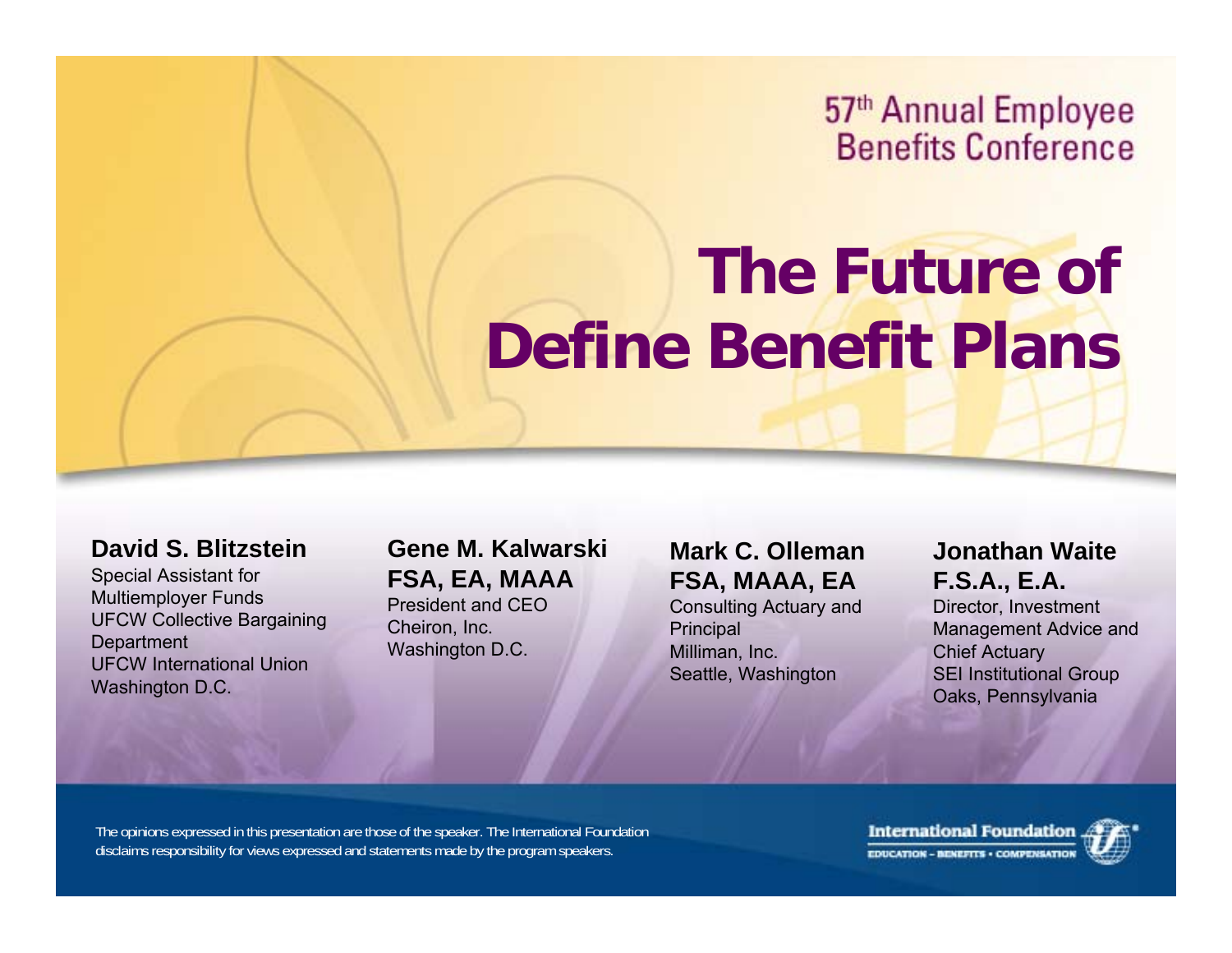## Session Outline

- Opening Comments and the current state of affairs
- New Defined Benefit Strategies
- Society of Actuaries Guiding Principals
- Variable Defined Benefit Plan
- Public sector hybrid plan
- Implications for investments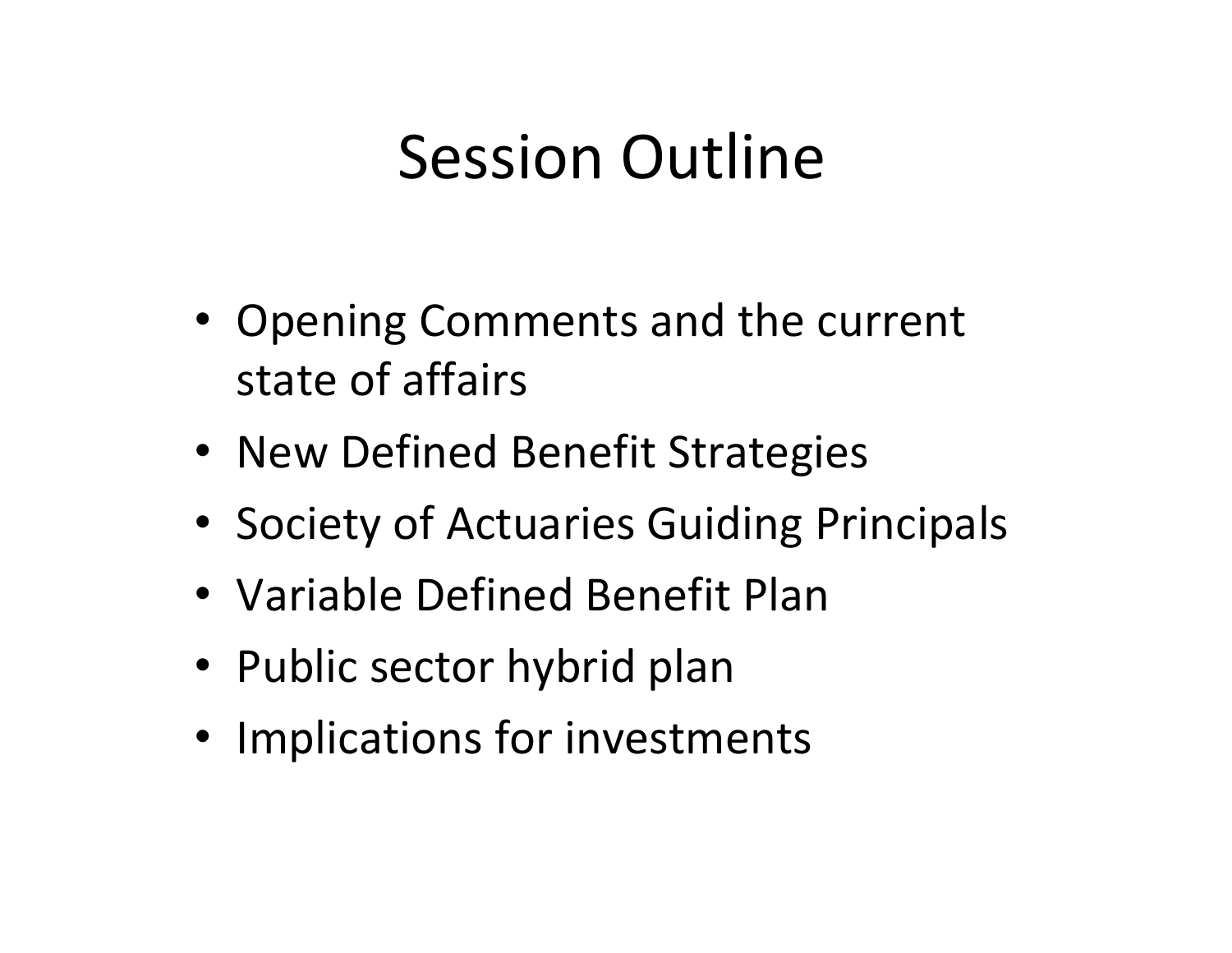## **IntroductionRetirement 20/20**

**(Society of Actuaries Retirement System Design Project )**

**Six themes, retirement systems should:**

- **1. be designed to self-adjust.**
- **2. align stakeholders' skills with their roles.**
- **3. consider new norms for work and retirement and the role of the normative retirement age.**
- **4. be better aligned with the markets.**
- **5. clarify the role of the employer.**
- **6. Retirement systems will not succeed without improvements in the health and long-term care systems.**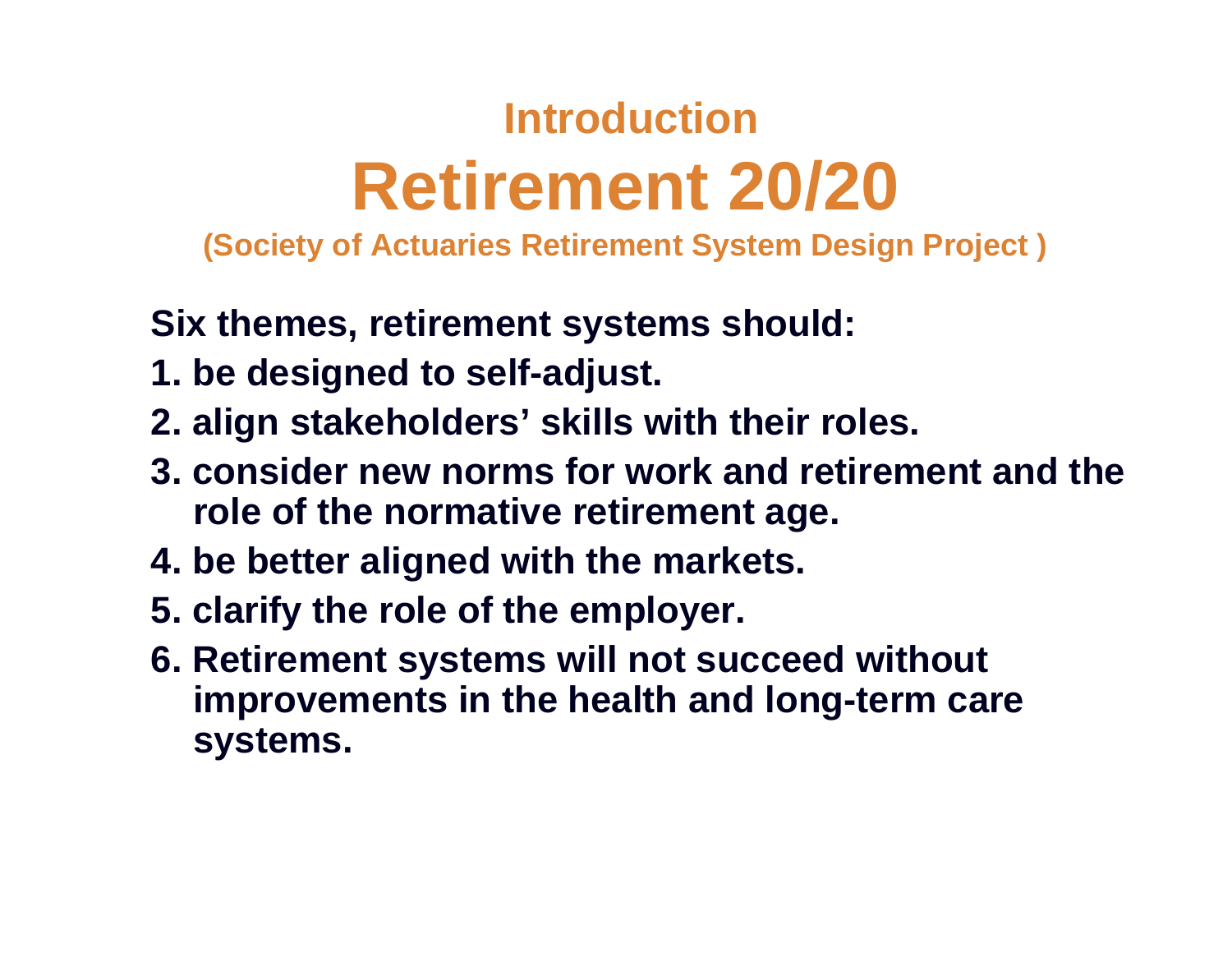# VDB Outline

- The General Concepts
- The Details
- Examples
- Investment Strategy
- Modeling
- Governance Issues
- Mandatory VDB Policies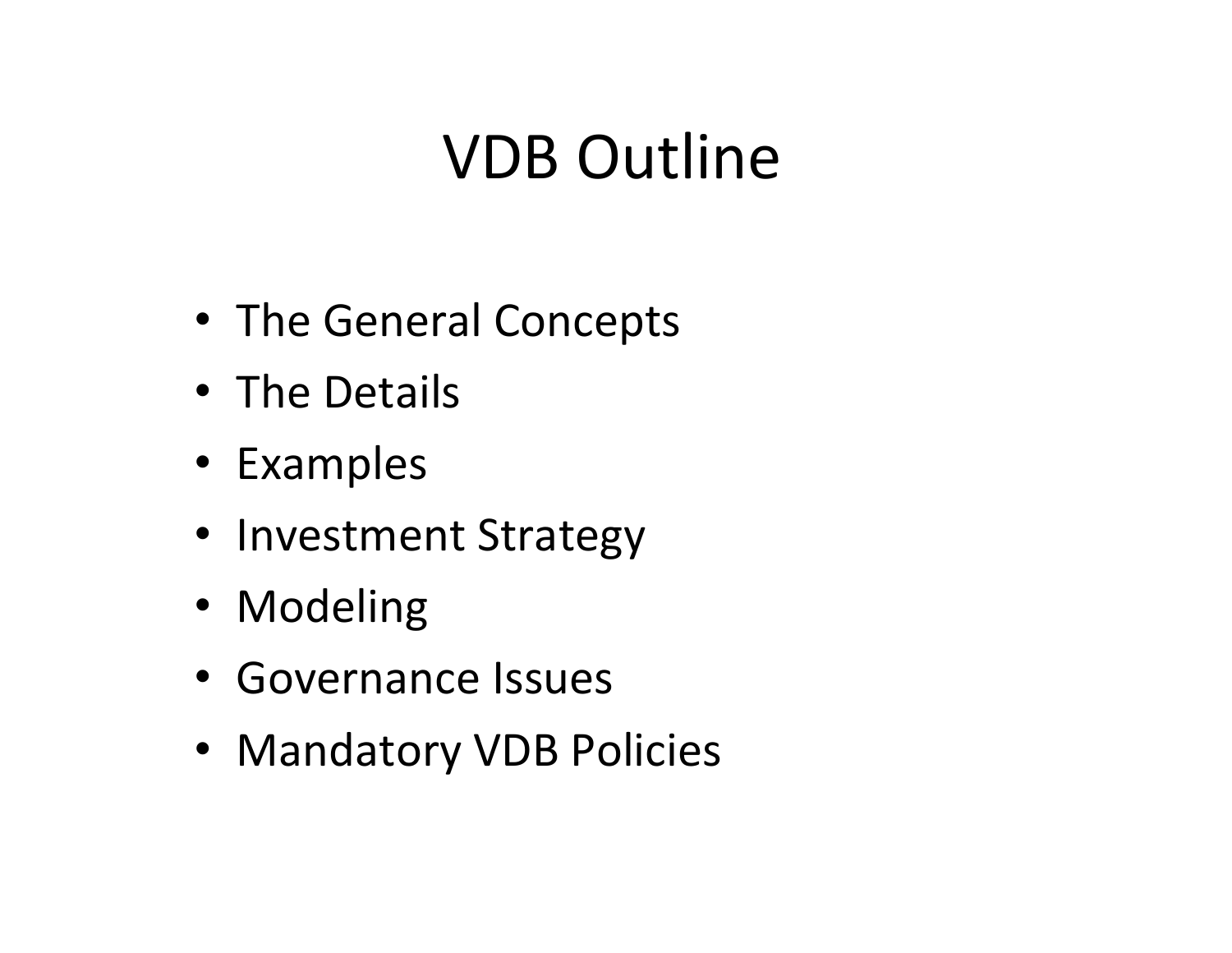### The General Concept Variable Defined Benefit (VDB)

- Like <sup>a</sup> Defined Benefit (DB) Plan
	- Retirement and Longevity Risks are Pooled Amongst All Plan Members
	- All Monies are Pooled and Managed Professionally (i.e. No Individual Accounts)
- Unlike a DB Plan, Good and Bad Investment Performance is Shared Between the Employer and Plan Participants
	- Investment Strategy Will Be Less Risky
	- At Retirement VDB Pension Will Be Locked Up (e.g. Immunized)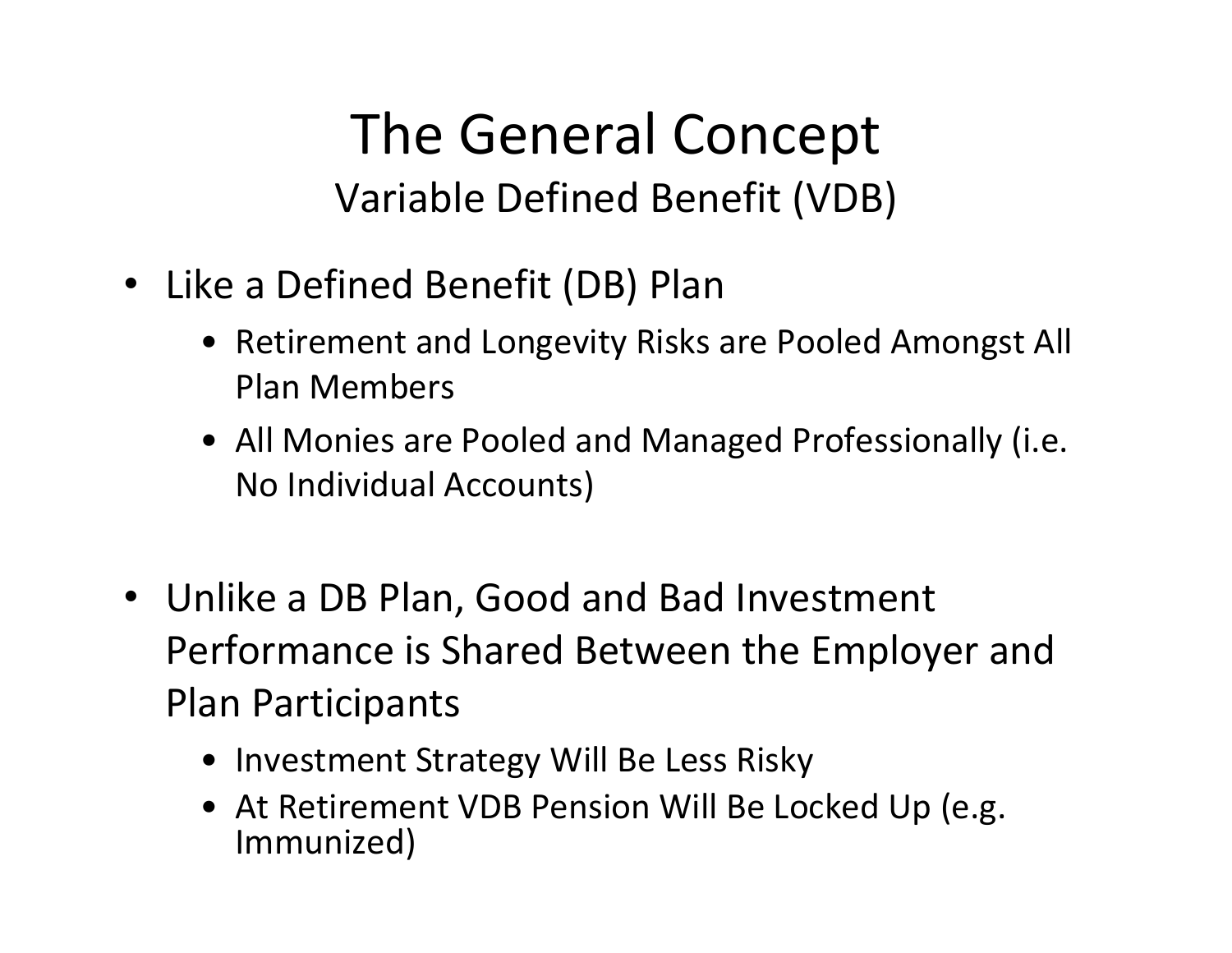# The General Concept

The VDB is the Greater of Two Benefits

– Floor Defined Benefit

– Variable Benefit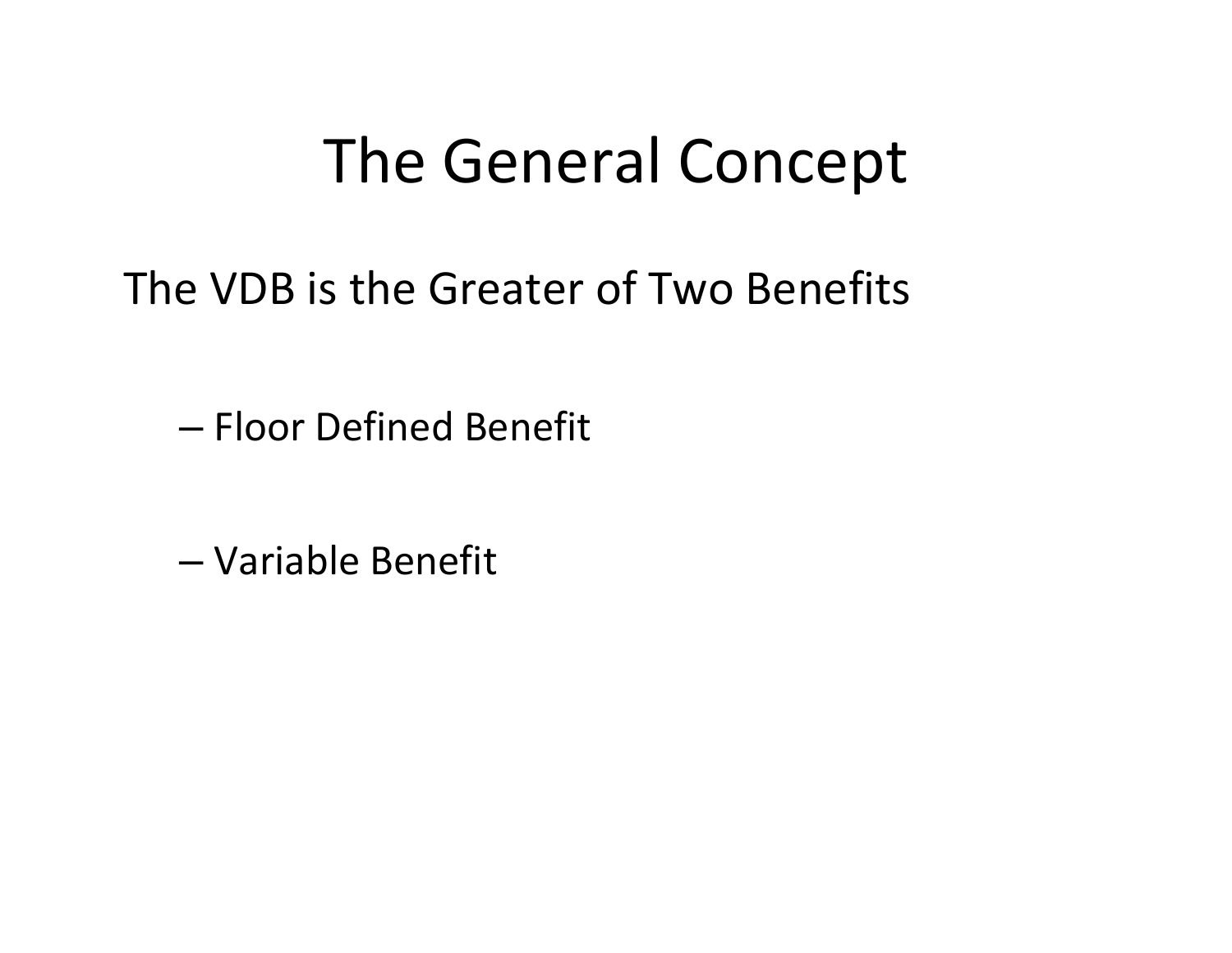# The Floor Benefit

• Floor Benefit is "Traditional"

–Dollars Per Month Per Year of Service

- Accrual Rate Based on a Low Risk Rate of Return
	- –Lower than typically used by actuaries
	- –Investment program is consistent with assumed rate of return
	- –This is referred to as the "Floor Rate"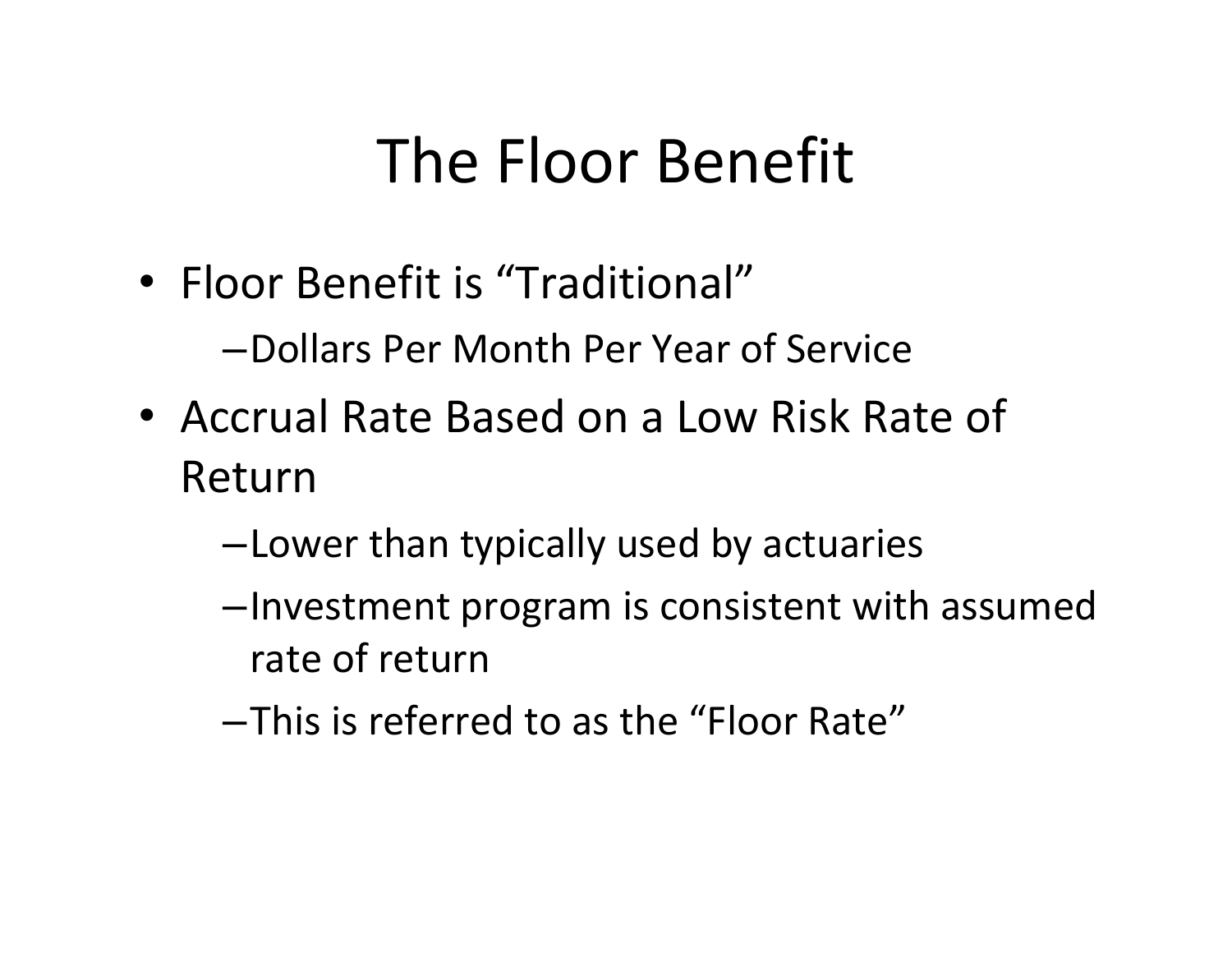# The Variable Benefit

- Variable Benefit Varies Depending Upon Actual Investment Performance
	- –If Above Floor Rate, the Benefit Increases
	- –If Below Floor Rate, the Benefit Reduces
	- –If Above <sup>a</sup> Capped Rate, reserve created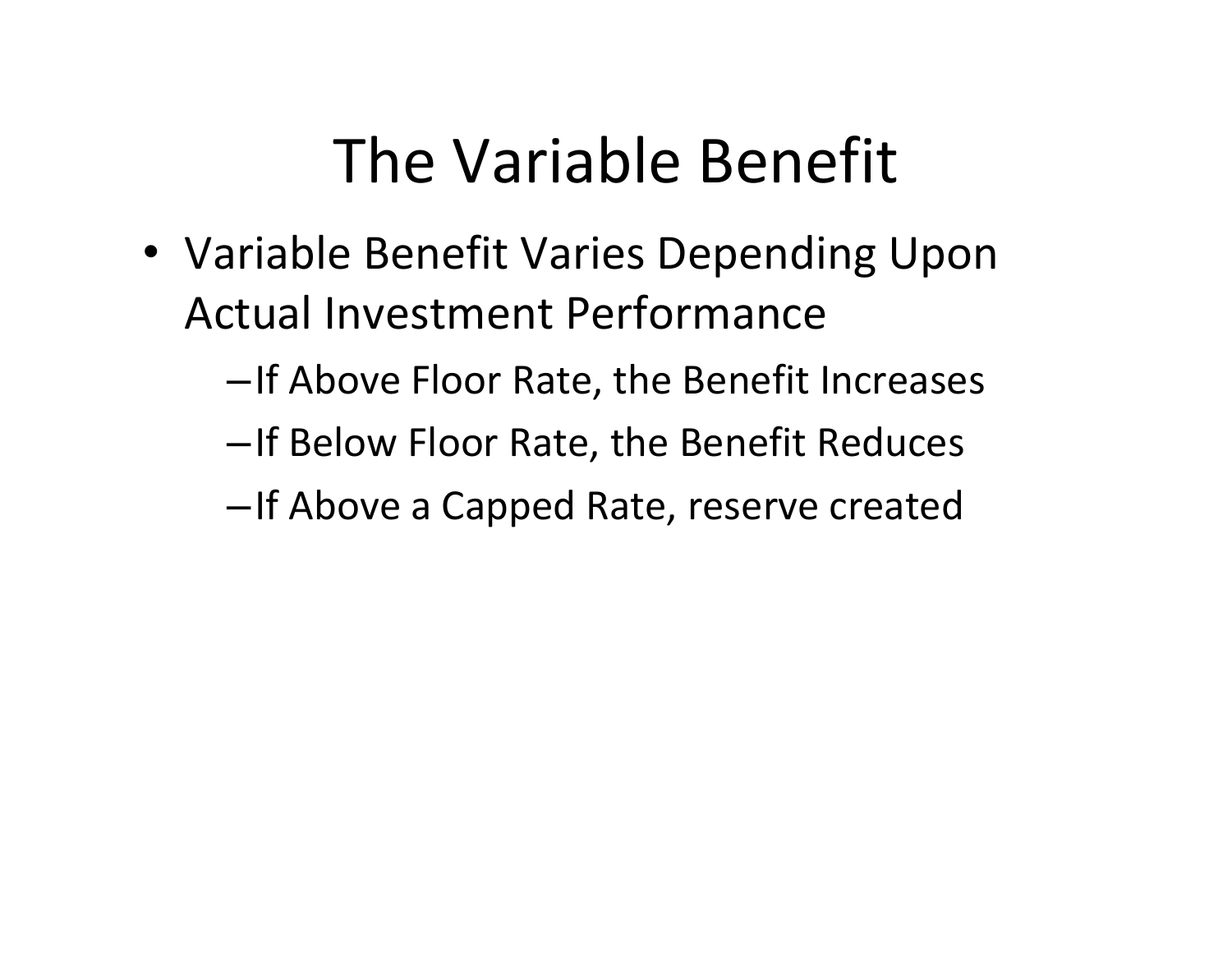# Summary of How it Works

- Contribution Levels Are Bargained (FT/PT)
- Floor Benefit (\$ accrual) is Determined Using
	- Low Risk Investment Assumption
	- Demographics and Other Plan Features
- Variable Benefit Accrues In Units
	- Unit Values are Established and Adjusted Based on Actual Investment Returns
- The Variable Benefit is Equal To The Number of Units Times the Unit Value
- Final VDB Benefit is the Greater of Floor or Variable Benefit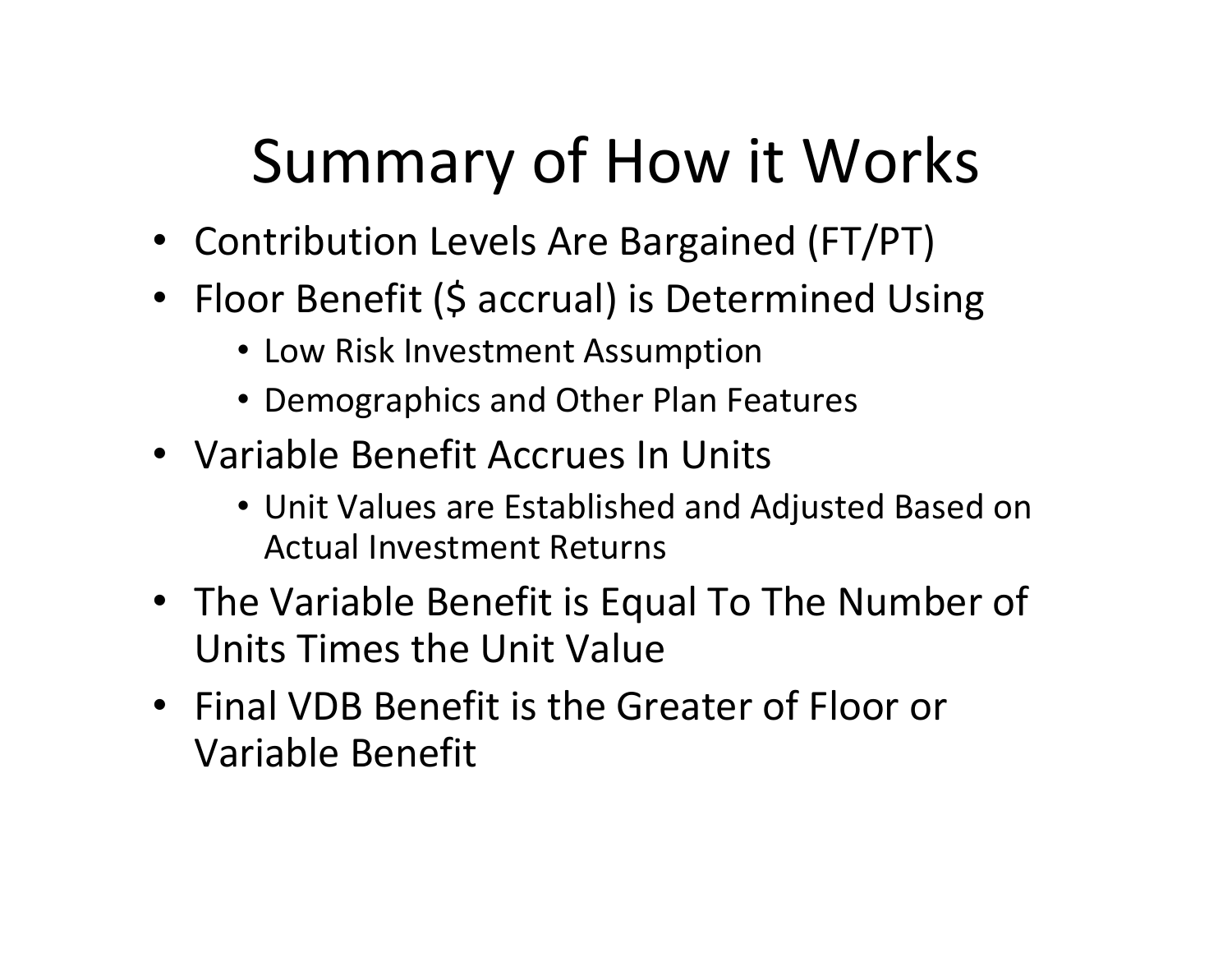# Determine the Floor Accrual

Example

- •Bargain Contributions 51 per hour • Set a Floor Rate of Return 5%• Set a Cap Rate of Return 10%  $\bullet$ • Decide on Plan Features – Retirement Eligibility Age 65 –— Death and Disability **None** Rome
- Collect membership census data
- Actuary determines a Floor Accrual \$600 per year

*Floor Accrual Does Not Change Due To Plan Investment Experience*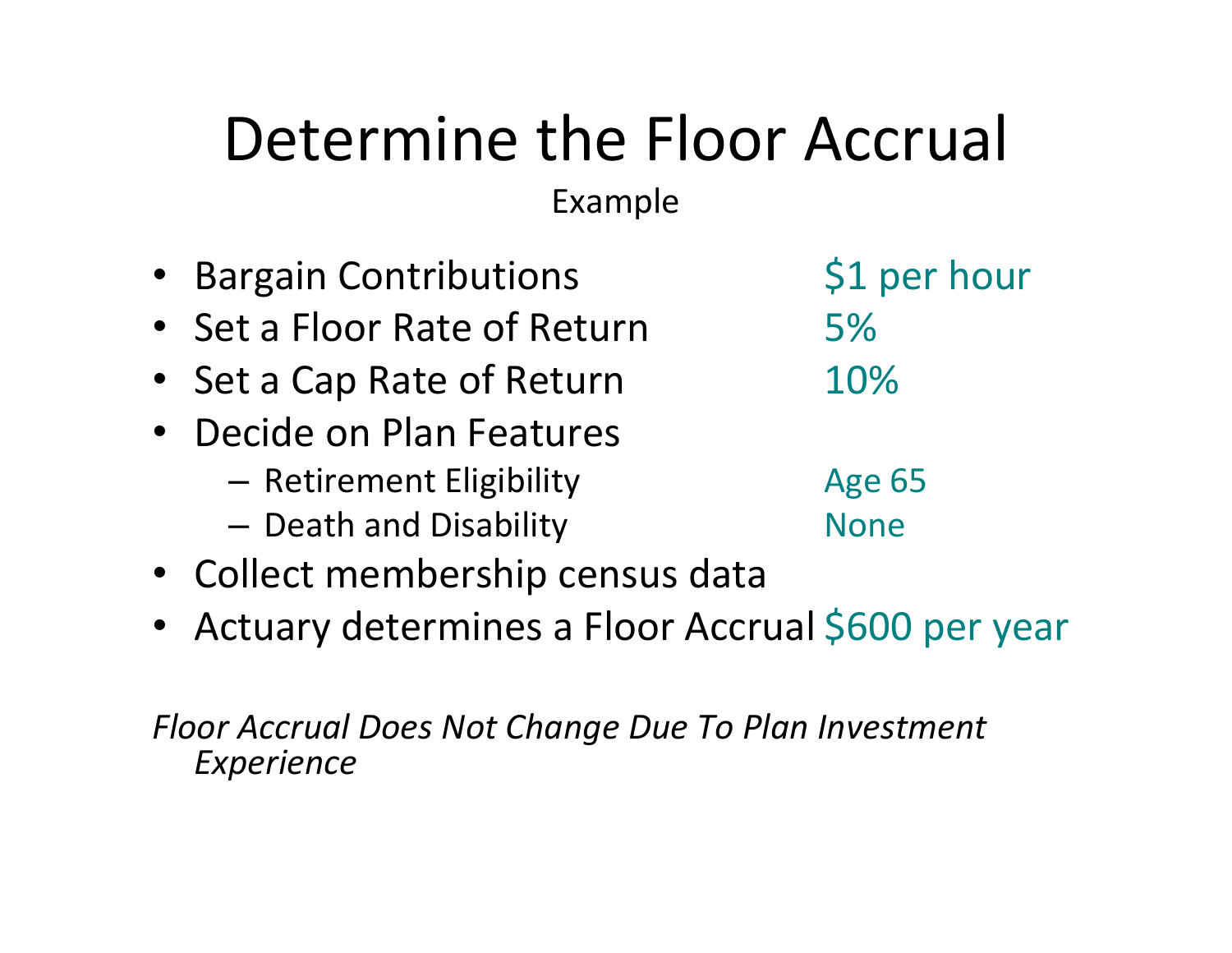# Elements of Conservatism

- Significantly lower discount rate <sup>=</sup> significantly lower starting benefit accrual
- Conservative investment strategy minimizes risk of loss
- Establishing <sup>a</sup> Cap Rate on returns provides source for building <sup>a</sup> contingency reserve
- Minimal or no subsidized ancillary benefits
- Forced immunization at retirement removes one of the primary risks facing DB plans today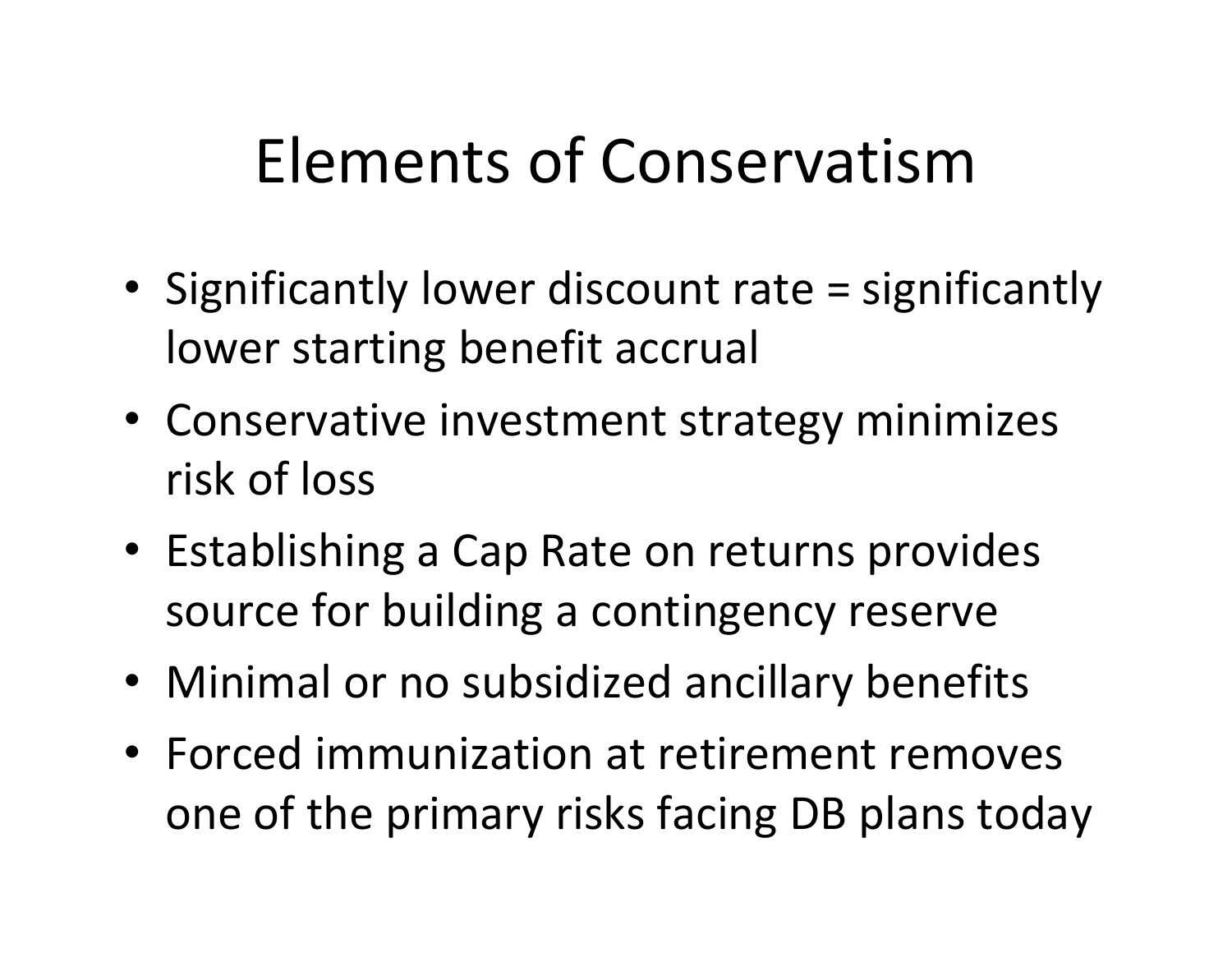# Determine Variable Benefit

Example—Units and Unit Values

- At Plan start-up Unit Value is set, e.g. \$10
- *Every year* the Units earned

= Floor Accrual divided by Unit Value at start of year

• Units earned in year  $1 = $600 \div $10 = 60$  Units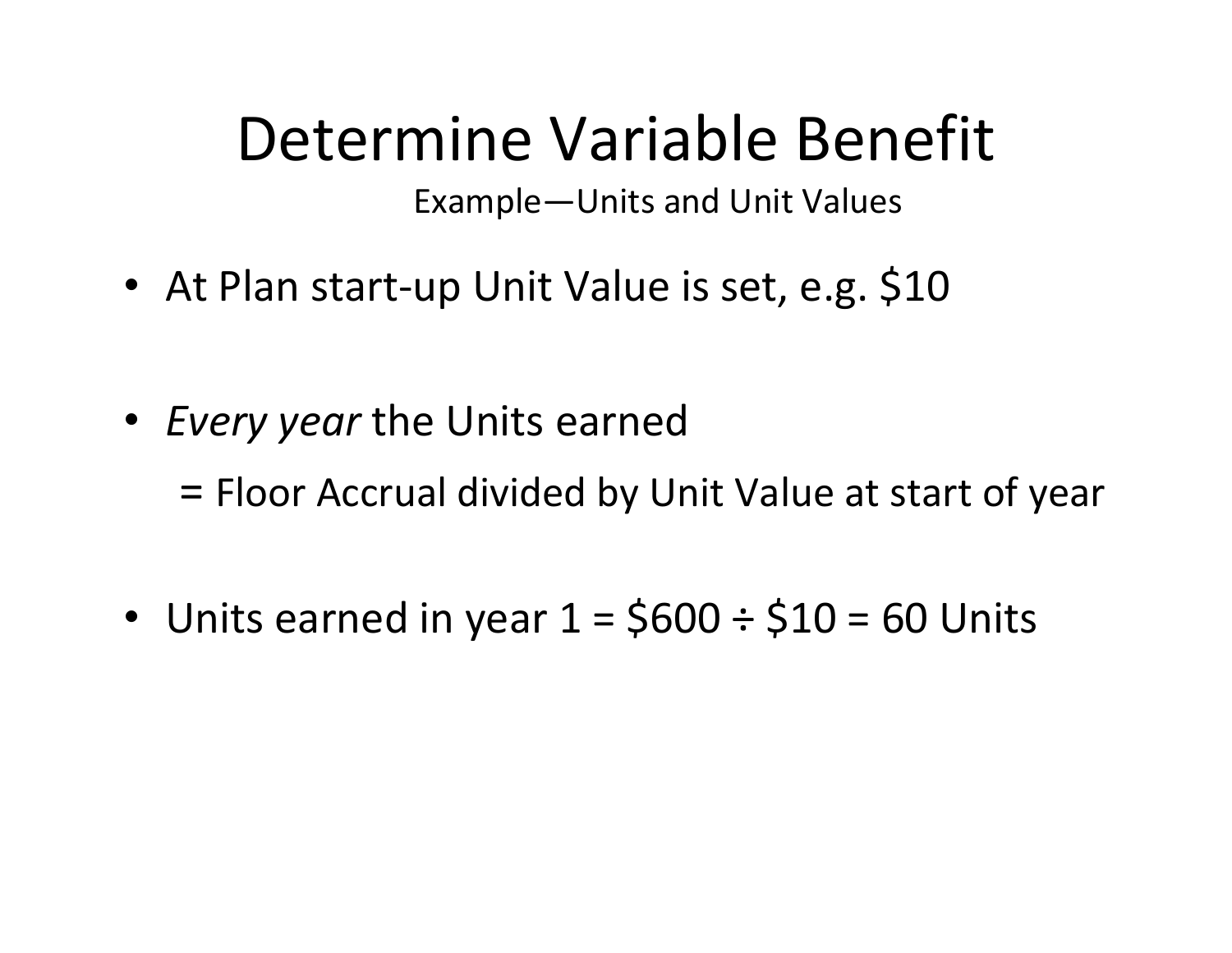# Variable Benefit—End of Year 1

- If investments earn 8% in the first year
	- Return over Floor Rate is 3%

 $(8\% - 5\%)$ 

- and the state of the state Unit Value becomes \$10.30
	- (\$10 <sup>x</sup> 1.03)
- and the state of the state Variable Benefit end of first year is \$620  $(60 \times $10.3)$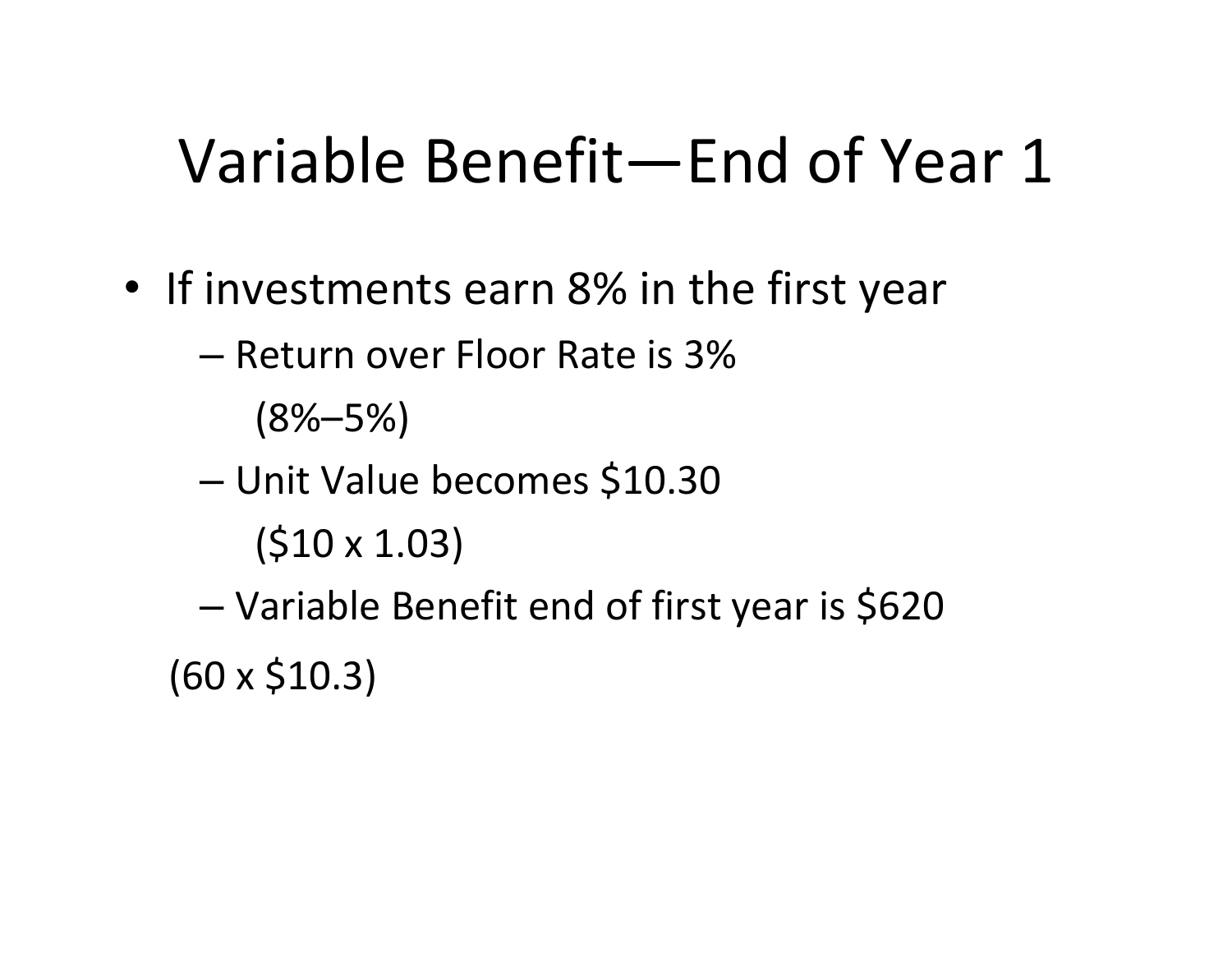### Second Year Variable Units Earned

- Unit Value is now \$10.30
- •Annual Floor Benefit always \$600 per year
- Second year accrual is 58.25 Units  $$600 \div $10.30 = 58.25$  Units
- Total Units credited is 118.25 Units 60 Units ( yr 1) <sup>+</sup> 58.25 Units (yr 2)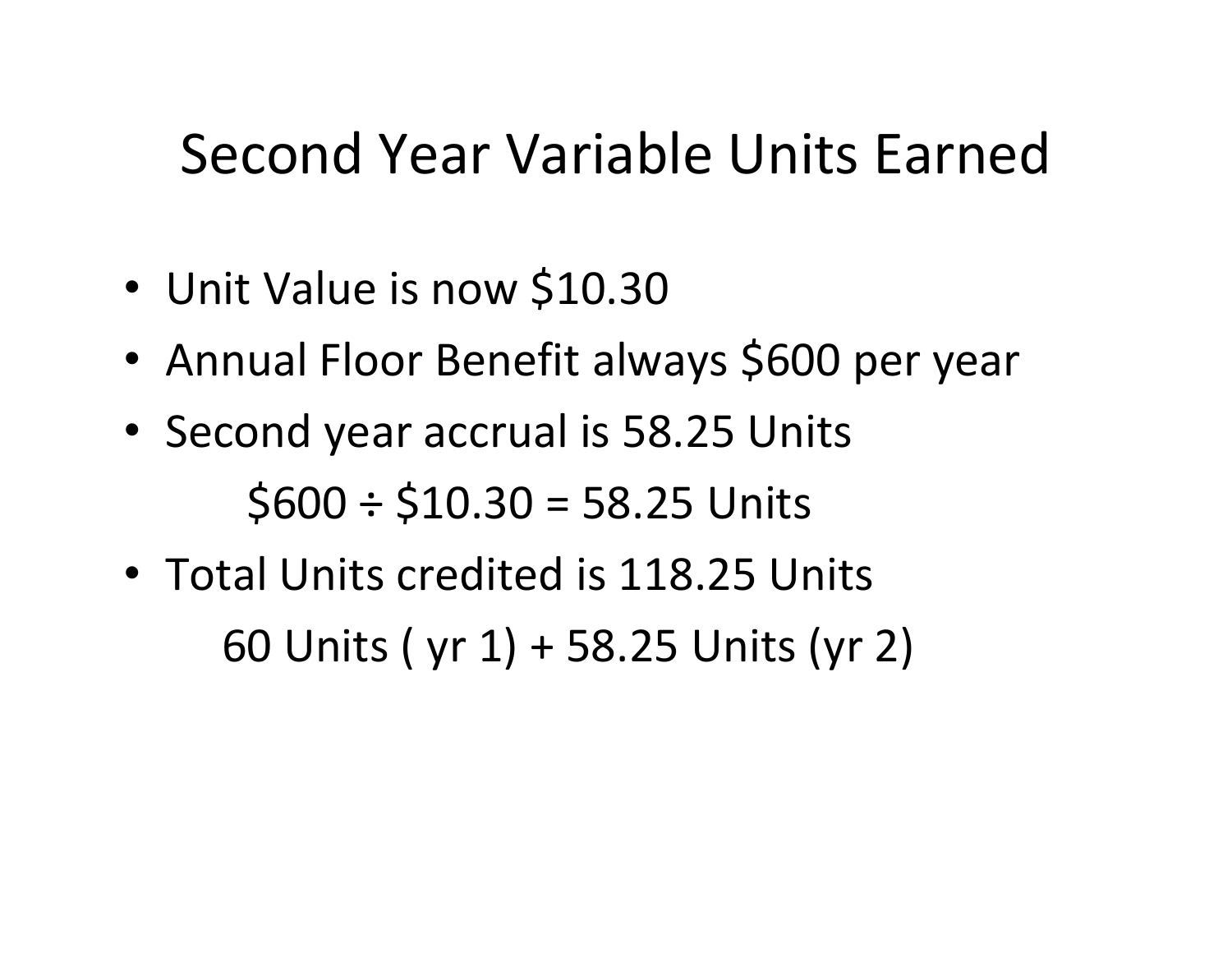### Variable Benefit—End of Year 2

- If investments earn 2% in the second year:
	- Return below Floor Rate is 3% (5%–2%)
	- and the state of the Unit Value becomes \$9.99 (\$10.30 <sup>x</sup> 0.97)
	- and the state of the Variable Benefit end of second year is \$1,181  $(118.25 \times $9.99)$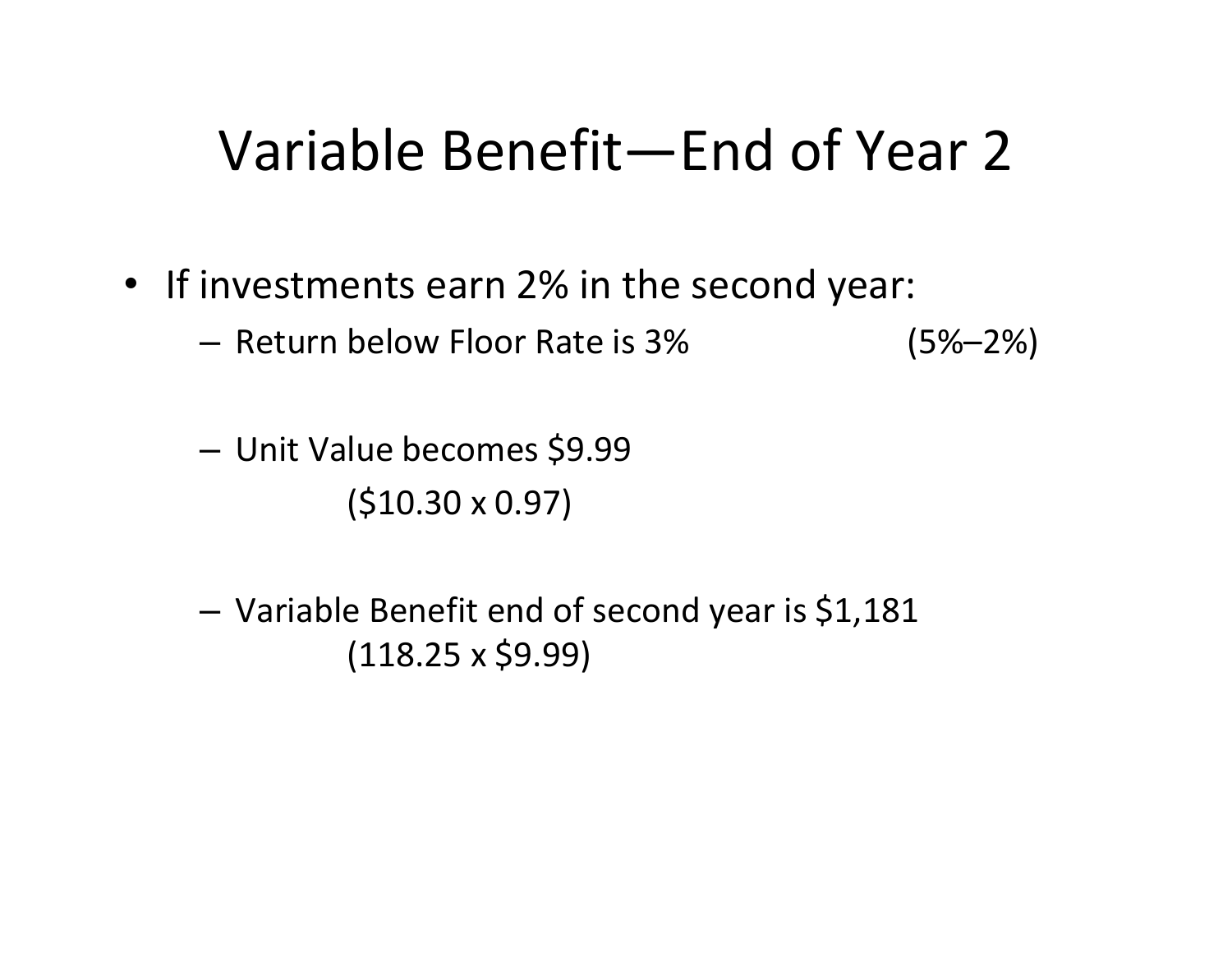### VDB Pension End Of Second Year

- Floor Benefit is \$1,200 per year  $(5600 \times 2)$
- Variable Benefit is \$1,181 per year  $(118.25 \times $9.99)$

*VDB Pension is \$1,200—Greater of \$1,200 and \$1,181*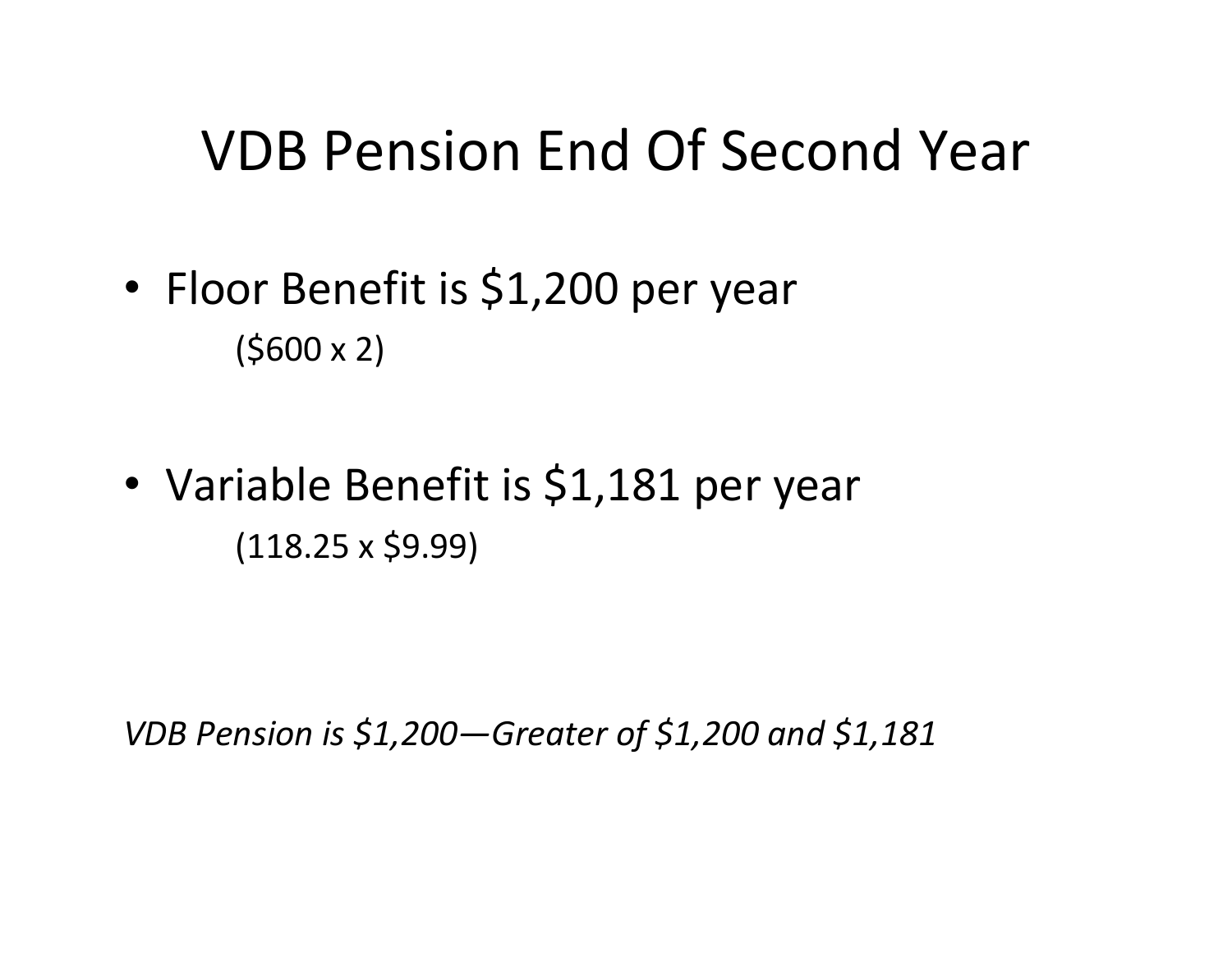### Variable Defined Benefit Dynamics When Earnings Fluctuate

|      |               |              |                         | <b>Floor Return</b> | 5.0%          |               |                | <b>Cap Return</b> | 10.0%          |                |                |              |            |
|------|---------------|--------------|-------------------------|---------------------|---------------|---------------|----------------|-------------------|----------------|----------------|----------------|--------------|------------|
|      |               |              | <b>At Start of Year</b> |                     |               |               |                |                   |                | At End of Year |                |              |            |
|      | <b>Annual</b> |              |                         | <b>Cumula</b>       |               |               | <b>Annual</b>  | Annual            | Annual         | Annual         | <b>Annual</b>  |              |            |
|      | <b>Floor</b>  | <b>Unit</b>  |                         |                     | -tive Actual  | <b>Excess</b> | <b>Benefit</b> | <b>Benefit</b>    | <b>Benefit</b> | <b>Benefit</b> | <b>Benefit</b> |              |            |
|      | Year Accrual  | <b>Value</b> | Unit $#$                |                     | Unit # Return | <b>Return</b> | 2012           | 2013              | 2014           | 2015           | 2016           | <b>FLOOR</b> | <b>VDB</b> |
|      | 2012 \$600    | \$10.00      | 60.0                    | 60.0                | 8.00%         | 3.0%          | \$618          |                   |                |                |                | \$600        | \$618      |
|      | 2013 \$600    | \$10.30      | 58.3                    | 118.3               | 2.00%         | $-3.0%$       | \$599          | \$582             |                |                |                | \$1,200      | \$1,181    |
|      | 2014 \$600    | \$9.99       | 60.1                    | 178.3               | 7.50%         | 2.5%          | \$614          | \$597             | \$615          |                |                | \$1,800      | \$1,826    |
|      | 2015 \$600    | \$10.24      | 58.6                    | 236.9               | 4.50%         | $-0.5%$       | \$611          | \$594             | \$612          | \$597          |                | \$2,400      | \$2,414    |
|      | 2016 \$600    | \$10.19      | 58.9                    | 295.8               | 7.00%         | 2.0%          | \$624          | \$605             | \$624          | \$609          | \$612          | \$3,000      | \$3,074    |
| 2017 |               | \$10.39      |                         |                     |               |               |                |                   |                |                |                |              |            |
|      |               |              |                         |                     |               |               |                |                   |                |                |                |              |            |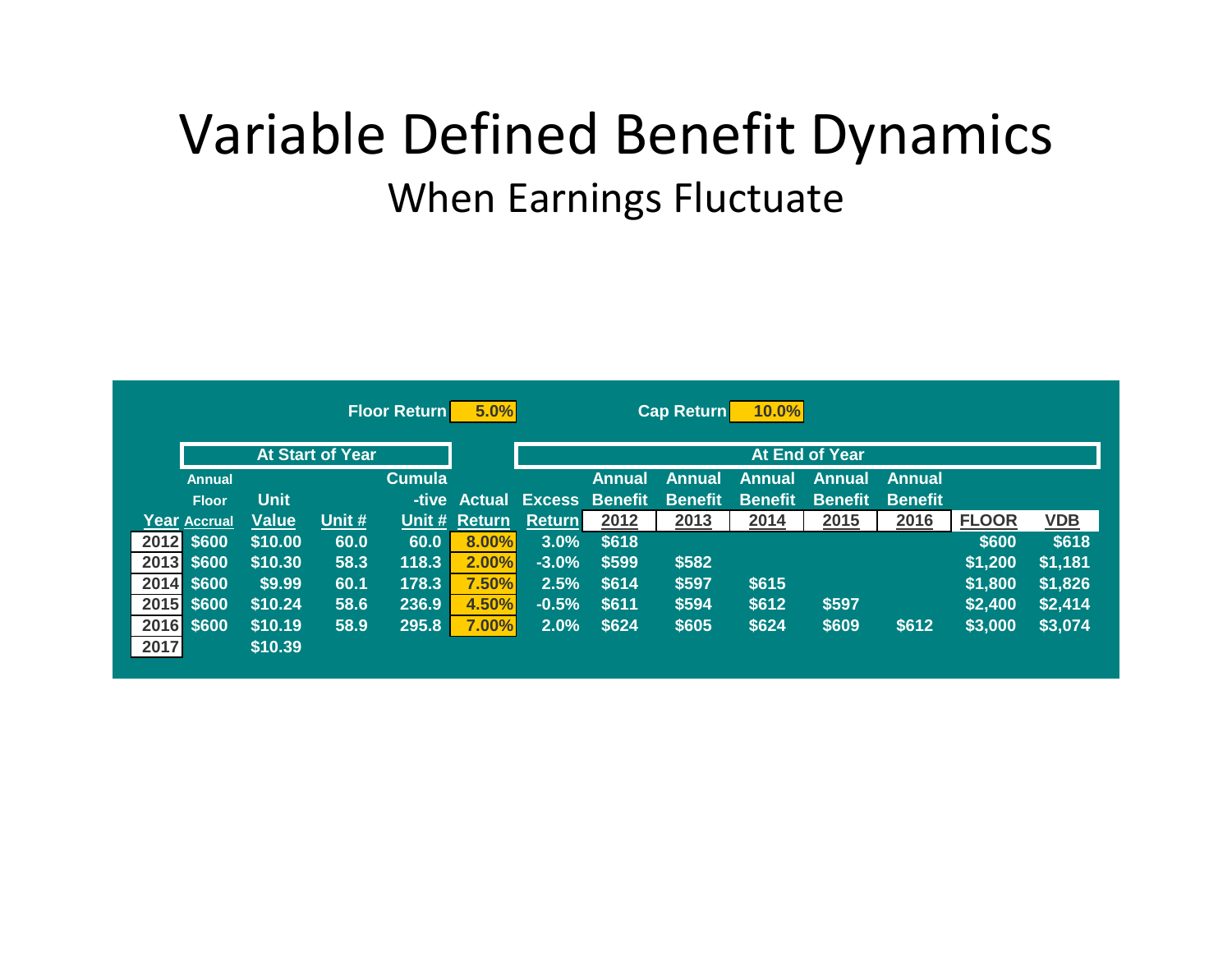## Individual's Benefit Over <sup>a</sup> Career

Earnings Exactly As Assumed

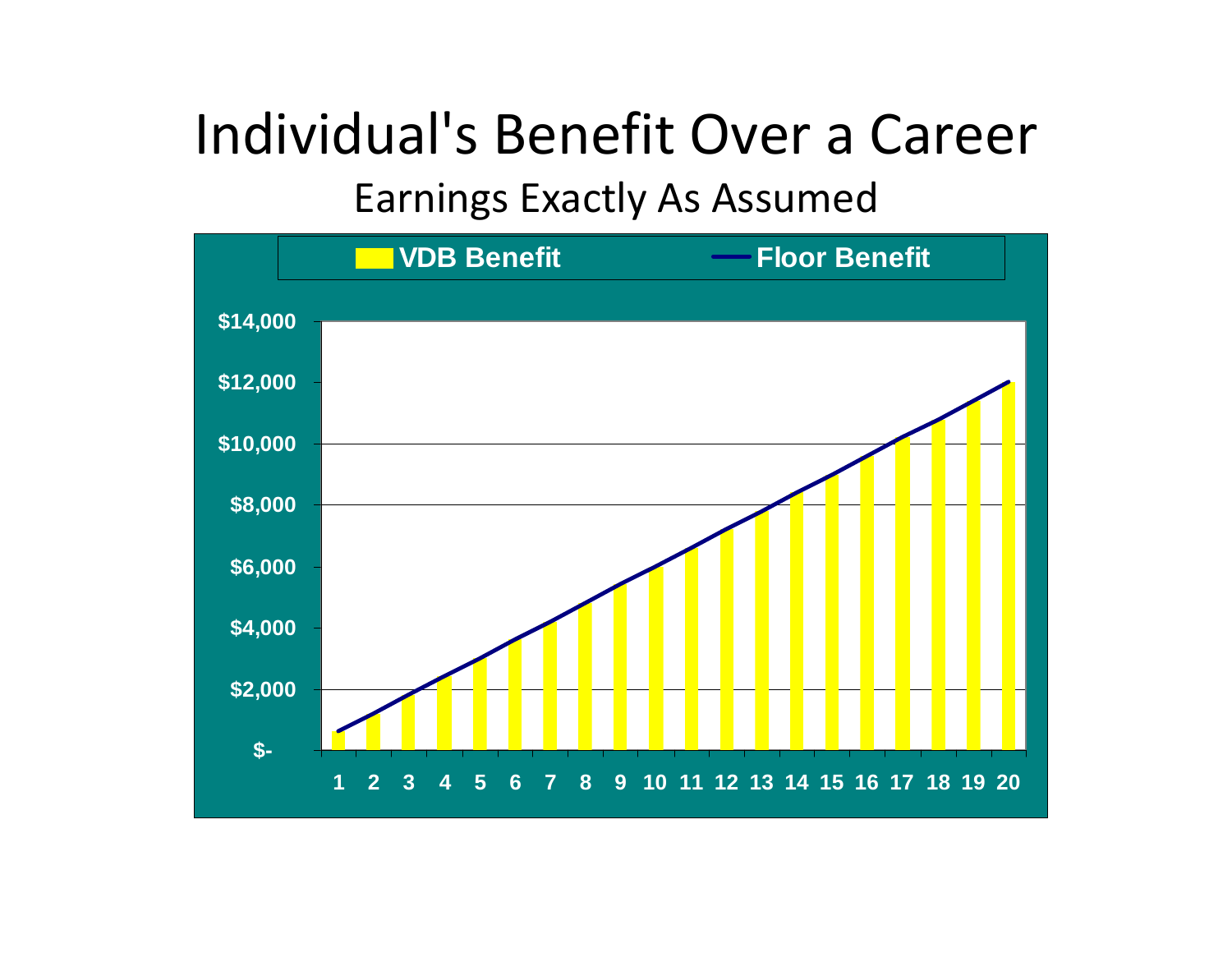### Individual's Benefit Over <sup>a</sup> Career Up and Down Markets

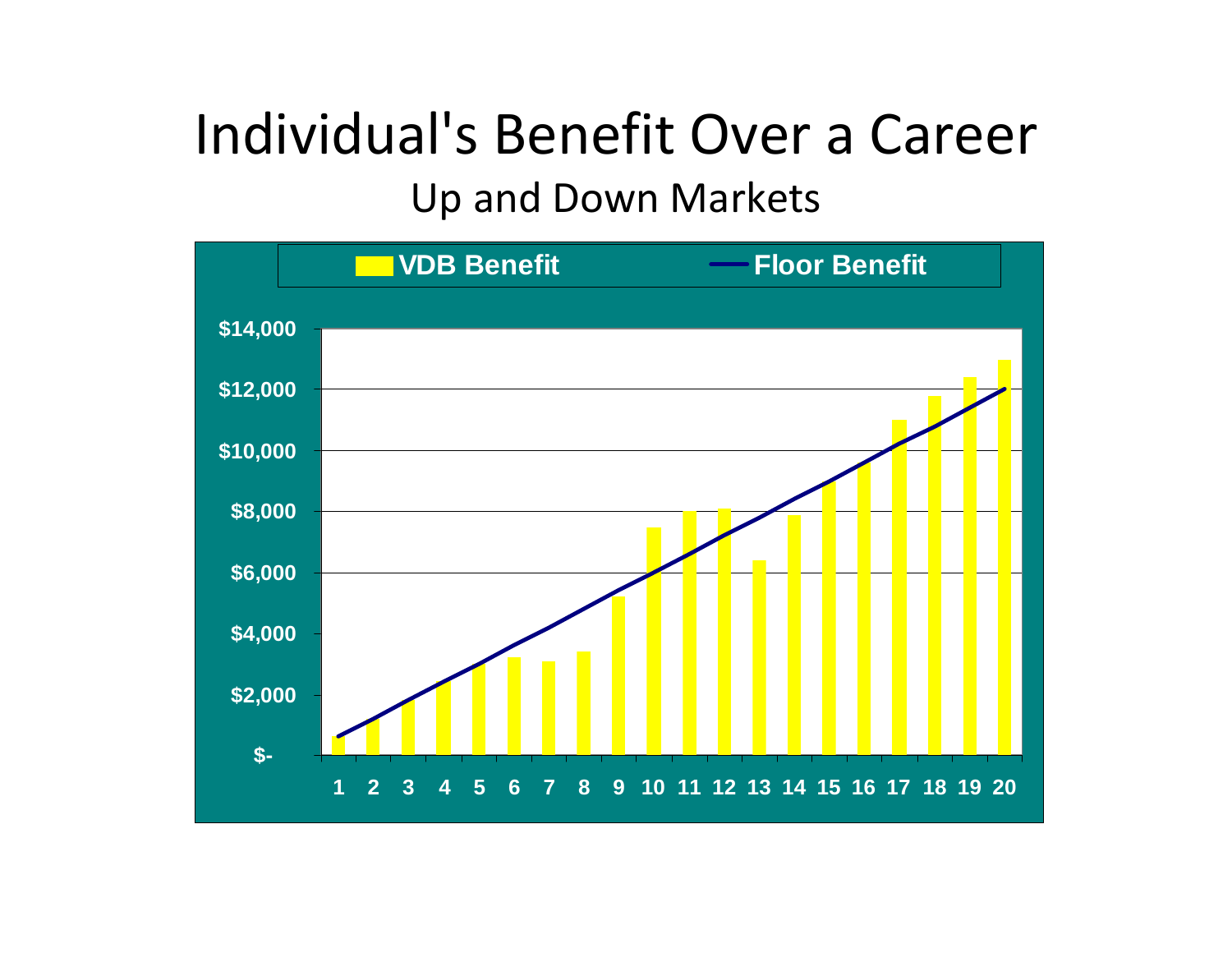# Minimal Risk of Unfunded Liabilities Under VDB

- Floor accrual established at low discount rate
- Floor accrual periodically recalibrated based on evolving demographics
- Funding reserve available from having set <sup>a</sup> cap rate for returns
- Immunizing retirees substantially reduces risk of unfunded liabilities
- In the event an unfunded would arise, the size would be manageable due to low floor accrual and no possibility of an unfunded retiree liability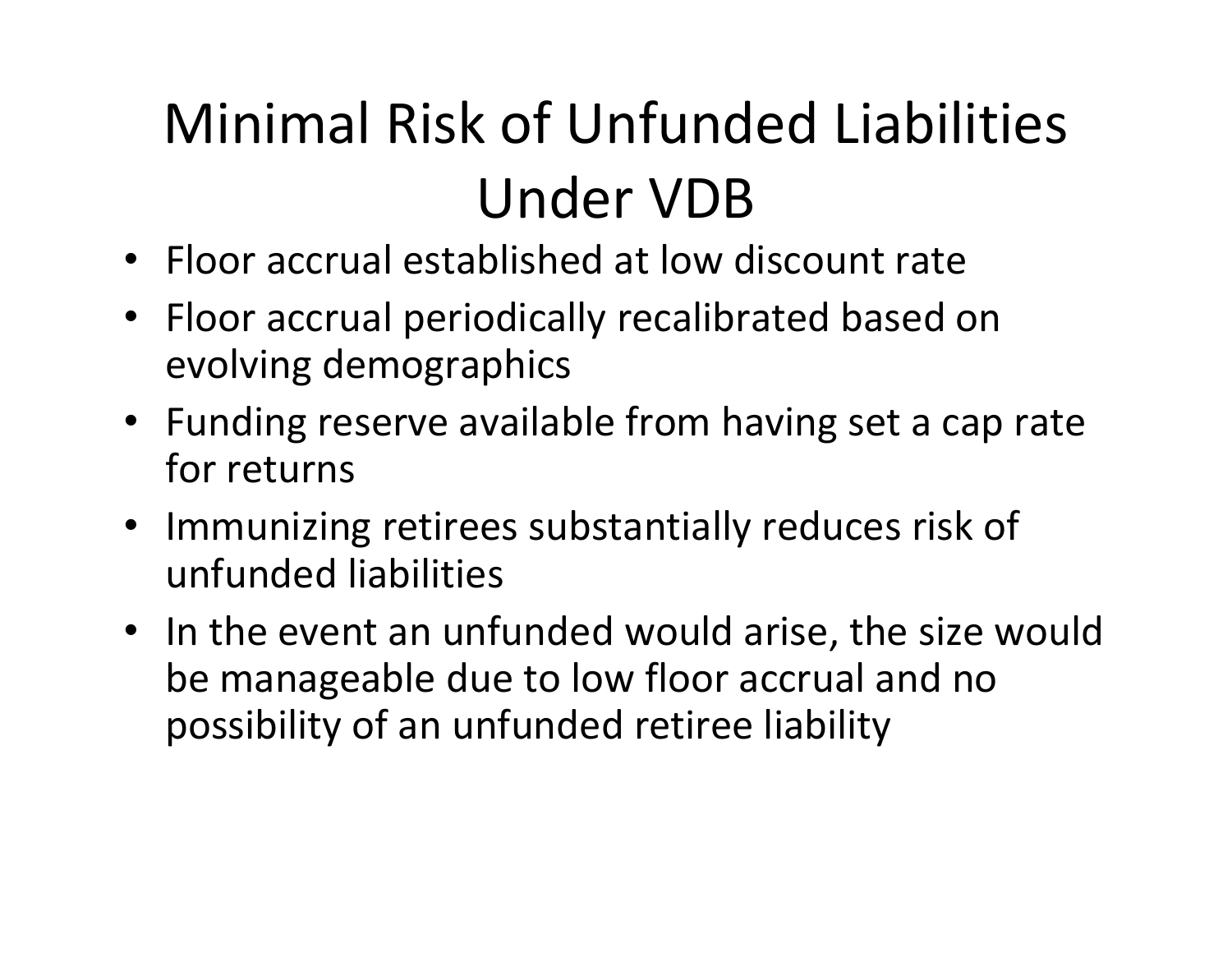# Investment Strategy

- Developed in conjunction with several investment consulting and management firms
- Desire for <sup>a</sup> low risk portfolio with <sup>a</sup> LDI strategy overlay

| <b>Historical Return/Risk Data</b>                      |                    |
|---------------------------------------------------------|--------------------|
| Asset                                                   | <b>Portfolio 2</b> |
| Barclays Capital - Aggregate Bond Index                 | 36%                |
| Barclays Capital - High Yield Index                     | 8%                 |
| Barclays Capital - U.S. Tips Index                      | 15%                |
| Credit Suisse - Credit Suisse/ Tremont Hedge Fund Index | 25%                |
| Dow Jones - UBS Commodity Index (Total Return)          | 1%                 |
| Merrill Lynch - 91 Day T-Bill Index                     | 5%                 |
| <b>NCREIF Property - NCREIF Property Index</b>          | 10%                |
| Return                                                  | 6.83               |
| <b>Risk</b>                                             | 3.54               |
| Yield                                                   |                    |
| Compound Annual Returns Trailing 10 yr Period           |                    |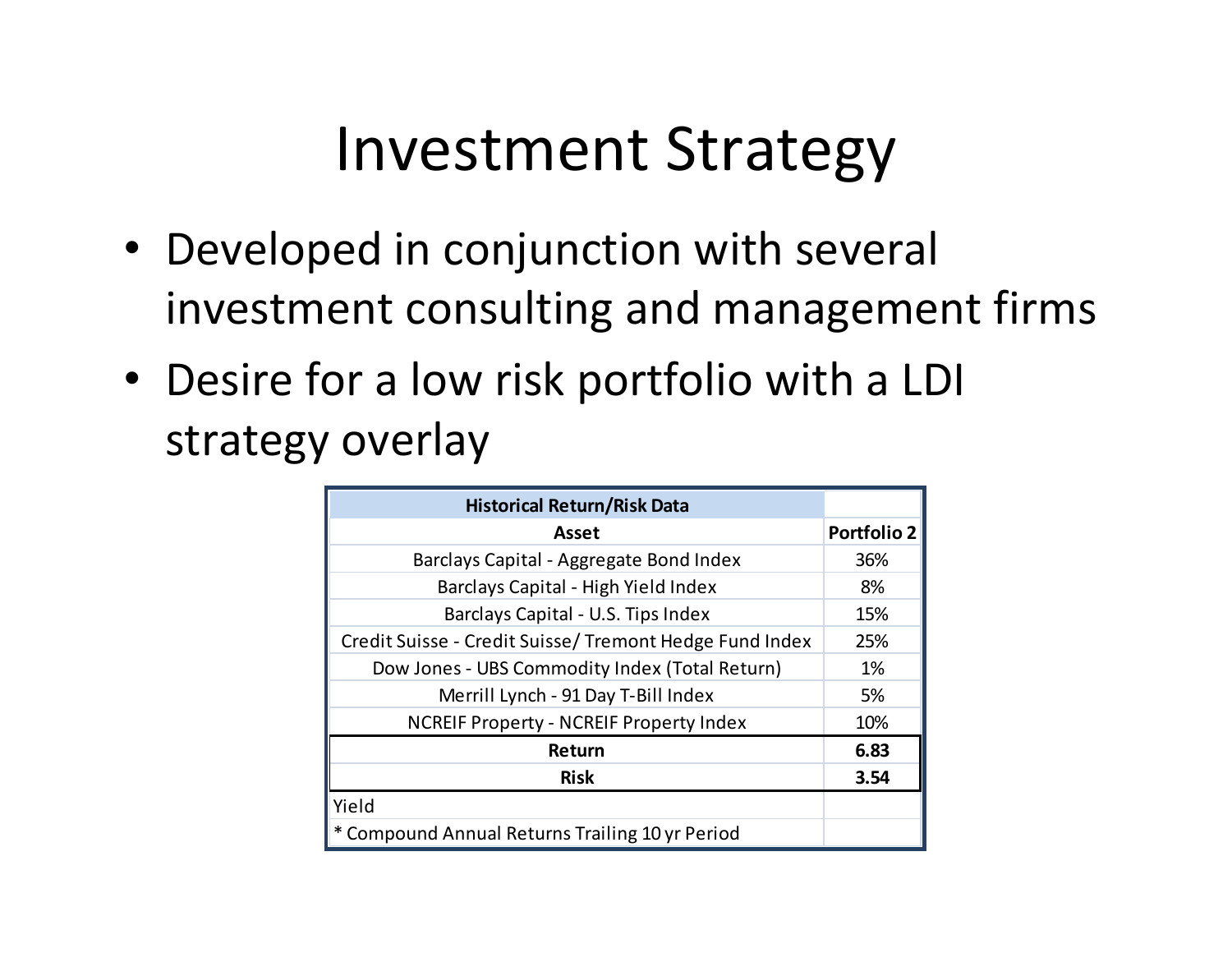## Historical Performance for Portfolio #2

| 12 Month Period Ending | <b>Total Portfolio (% return)</b> |
|------------------------|-----------------------------------|
| 12/31/1998             | 5.37%                             |
| 12/31/1999             | 7.70%                             |
| 12/31/2000             | 8.82%                             |
| 12/31/2001             | 6.44%                             |
| 12/31/2002             | 7.87%                             |
| 12/31/2003             | 9.82%                             |
| 12/31/2004             | 7.63%                             |
| 12/31/2005             | 5.77%                             |
| 12/31/2006             | 7.84%                             |
| 12/31/2007             | 9.52%                             |
| 12/31/2008             | $-5.96\%$                         |
| 12/31/2009             | 9.88%                             |
| Average                | 6.64%                             |

Note: Barclays US TIPS Index has the shortest history with an inception of 9/1997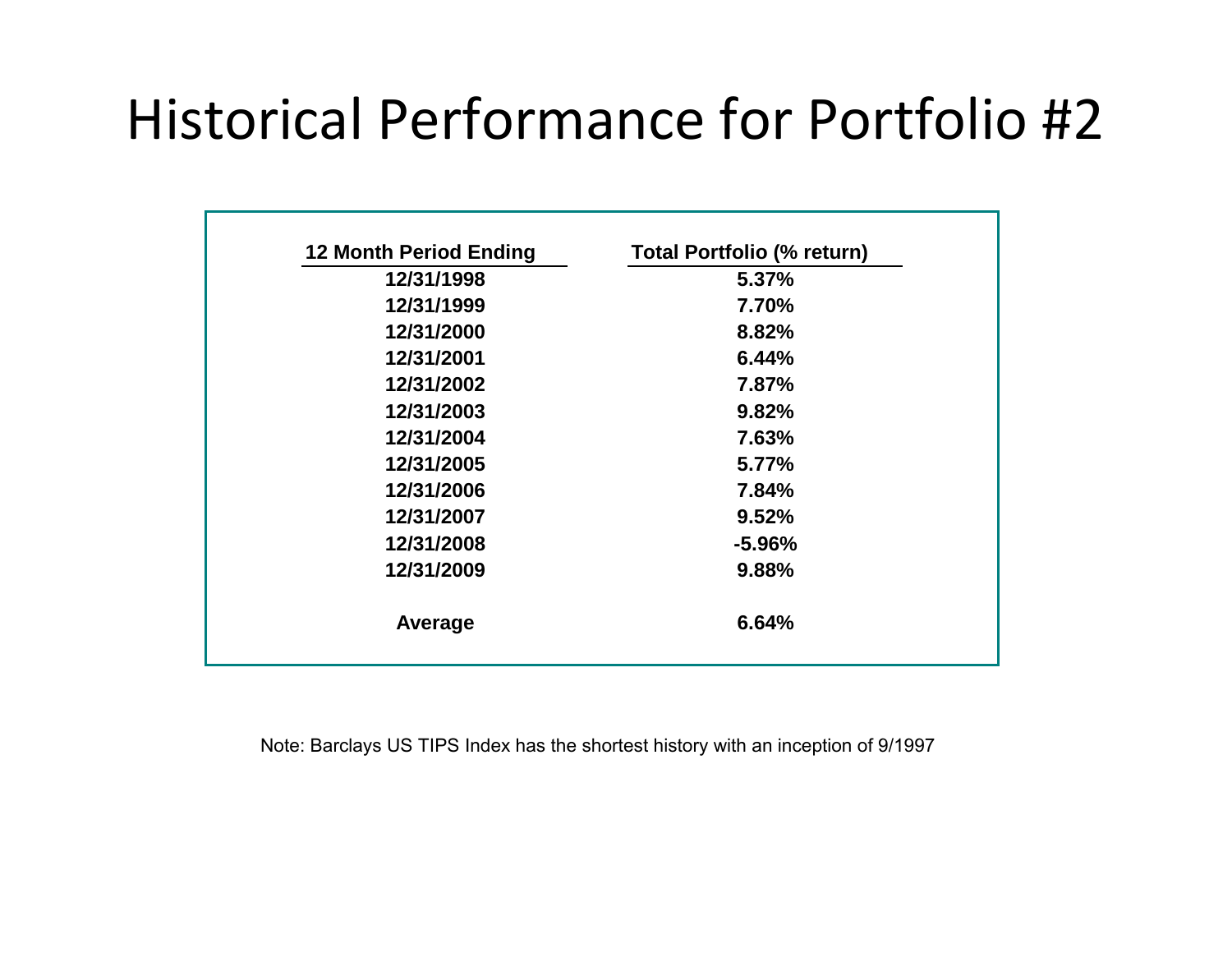# Mandatory Policies for VDB

- Low Discount Rate
- $\bullet$  Investment Strategy will be significantly more conservative than typically seen today
- • At retirement pension must be locked up with some form of immunization / dedication
- • Periodically experience reviews needed to maintain sufficient balance between floor benefit and plan contributions
- Ancillary benefits can be included (but will serve to reduce the floor benefit)
- Valuation of unit values and recalibration of investment mix under the LDI+ Strategy must be done at least annually
- Establish cap rate on returns to provide funding source for a contingency reserve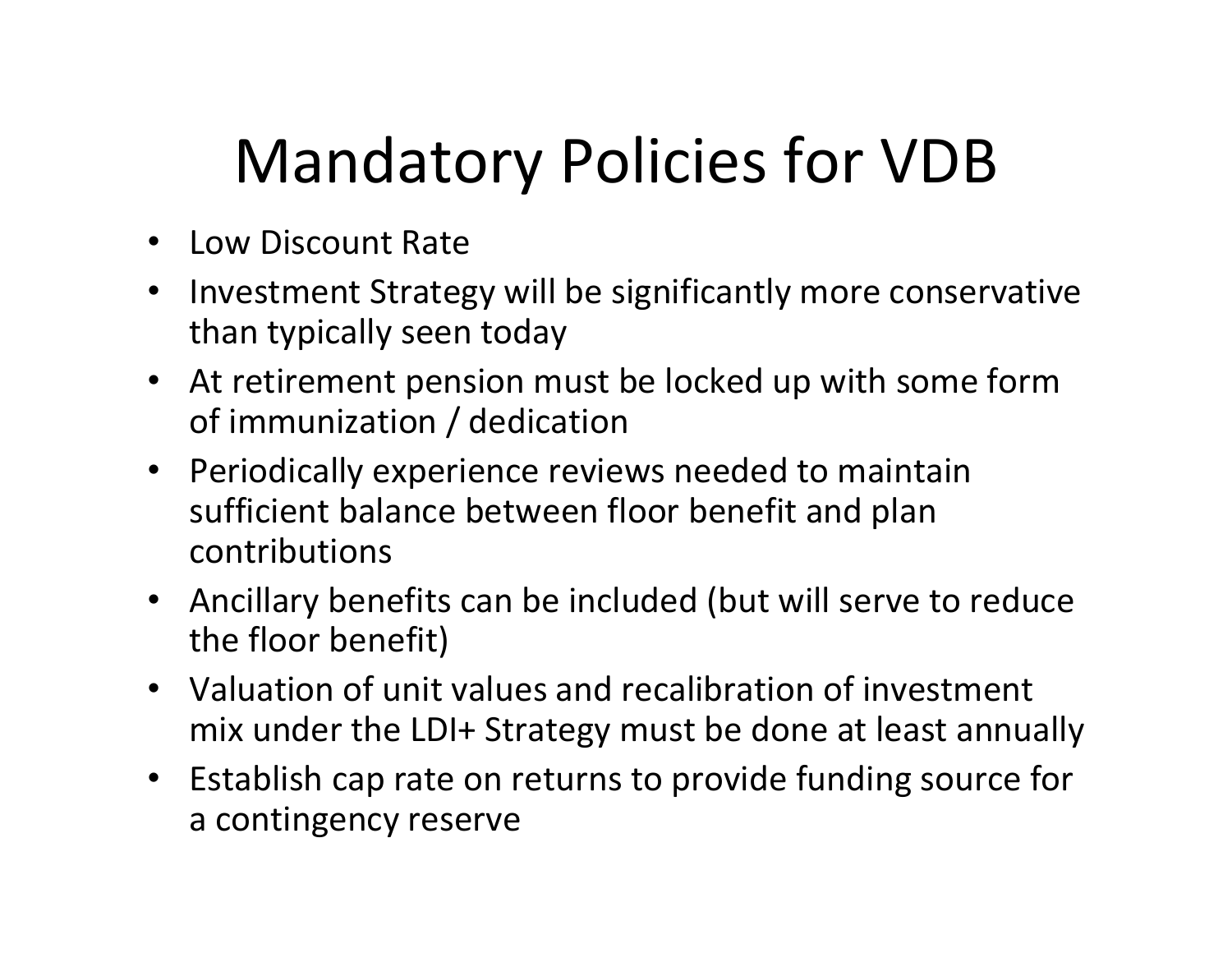# Variable Defined Benefit Plan

- Fairly Prices Benefits
- Aligns Risk Sharing Between Stake Holders
- High Probability of Delivering Floor Benefit at Bargained Contribution
- High Probability of Being Fully Funded
- Will Meet Regulatory Hurdles
- Provides Benefit for Life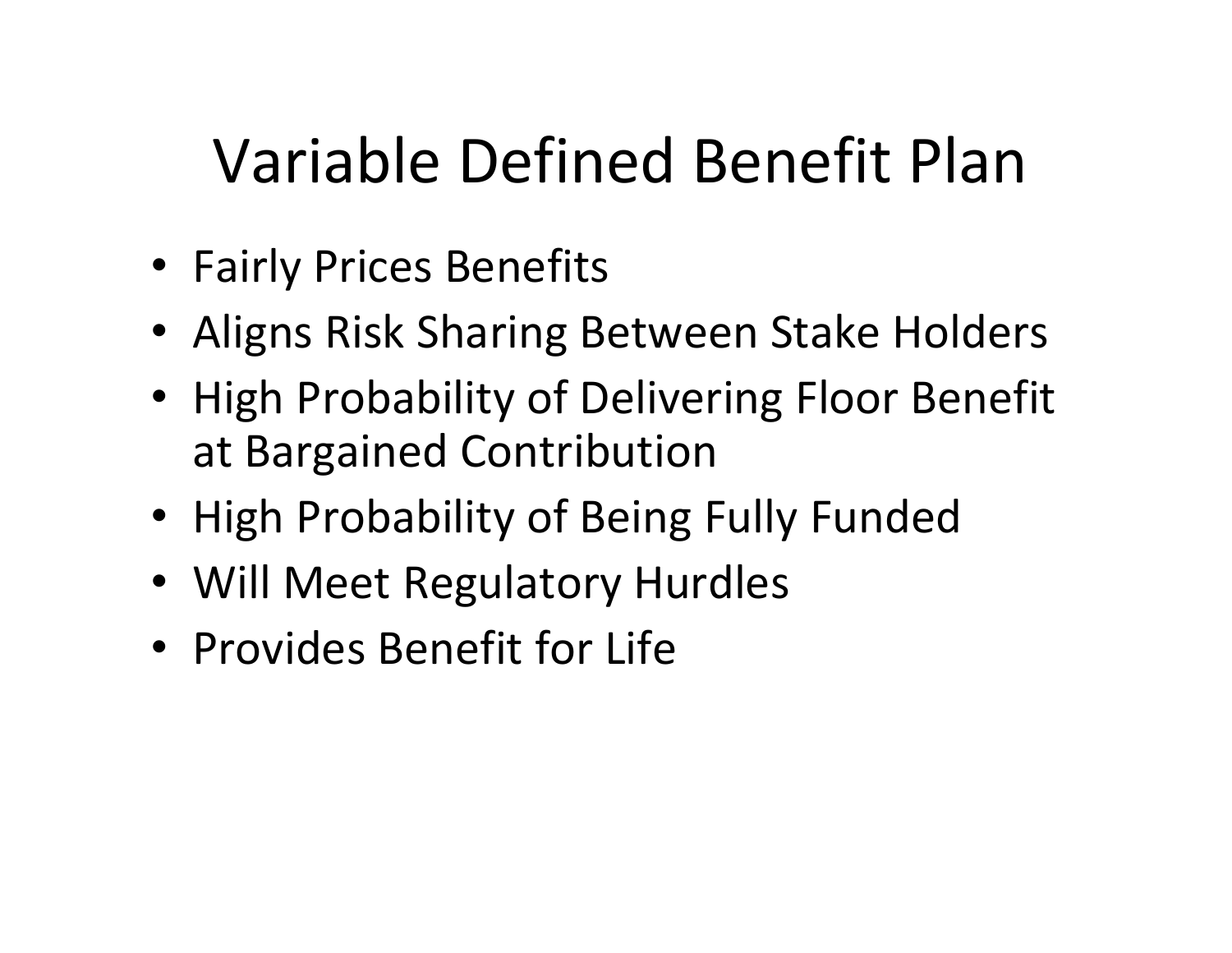- $\mathbb{R}^2$  **Modest Floor Benefit = Greater of**
	- **1.6% × pay <sup>×</sup> service, or**
	- **Money Purchase Benefit (lower guarantee?)**
- h. **Contribution increases are divided evenly between employers and employees (risk sharing?)**



- П **Active benefits may adjust to low investment returns**
	- **Lower interest on member accounts can dampen liability growth. (risk sharing?)**
- **Retiree benefits are funded conservatively and COLAs are not guaranteed (better aligned with markets?)**

**Additional detail available in February 2010 Article "Pension Sustainability – The Wisconsin Example" included with CAPPP materials**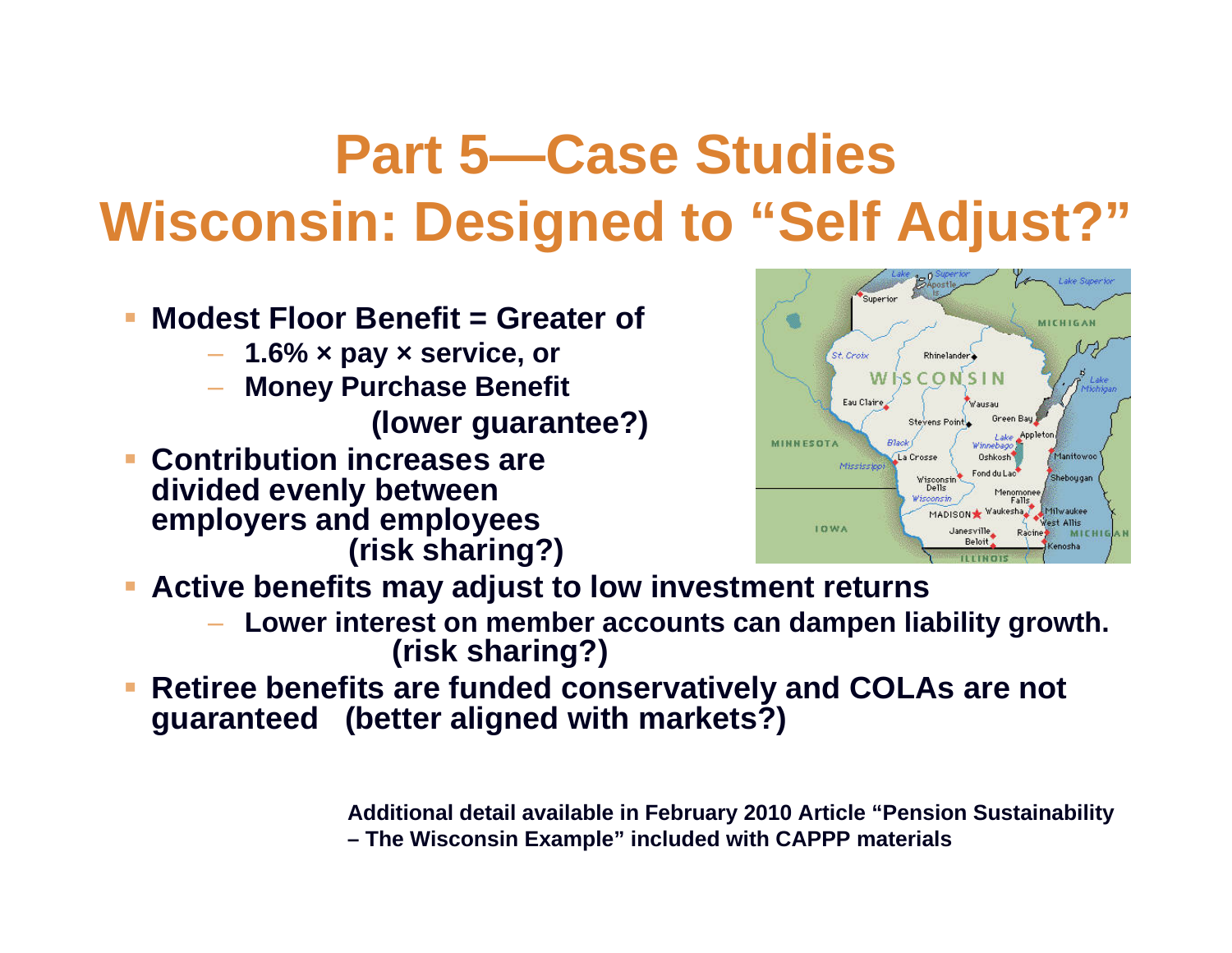### **Retiree Benefits Funded Conservatively**

- **At retirement amounts are transferred to core and variable annuity reserves assuming future earnings = 5%.**
- **Conservative assumption intended to provide for COLAs "dividends." Dividends are not limited by CPI, but the dividends are not guaranteed.**
- **Each year interest based on investment earnings is credited to core and variable reserves. Adjustment may be made based on difference between reserves and benefit liabilities.**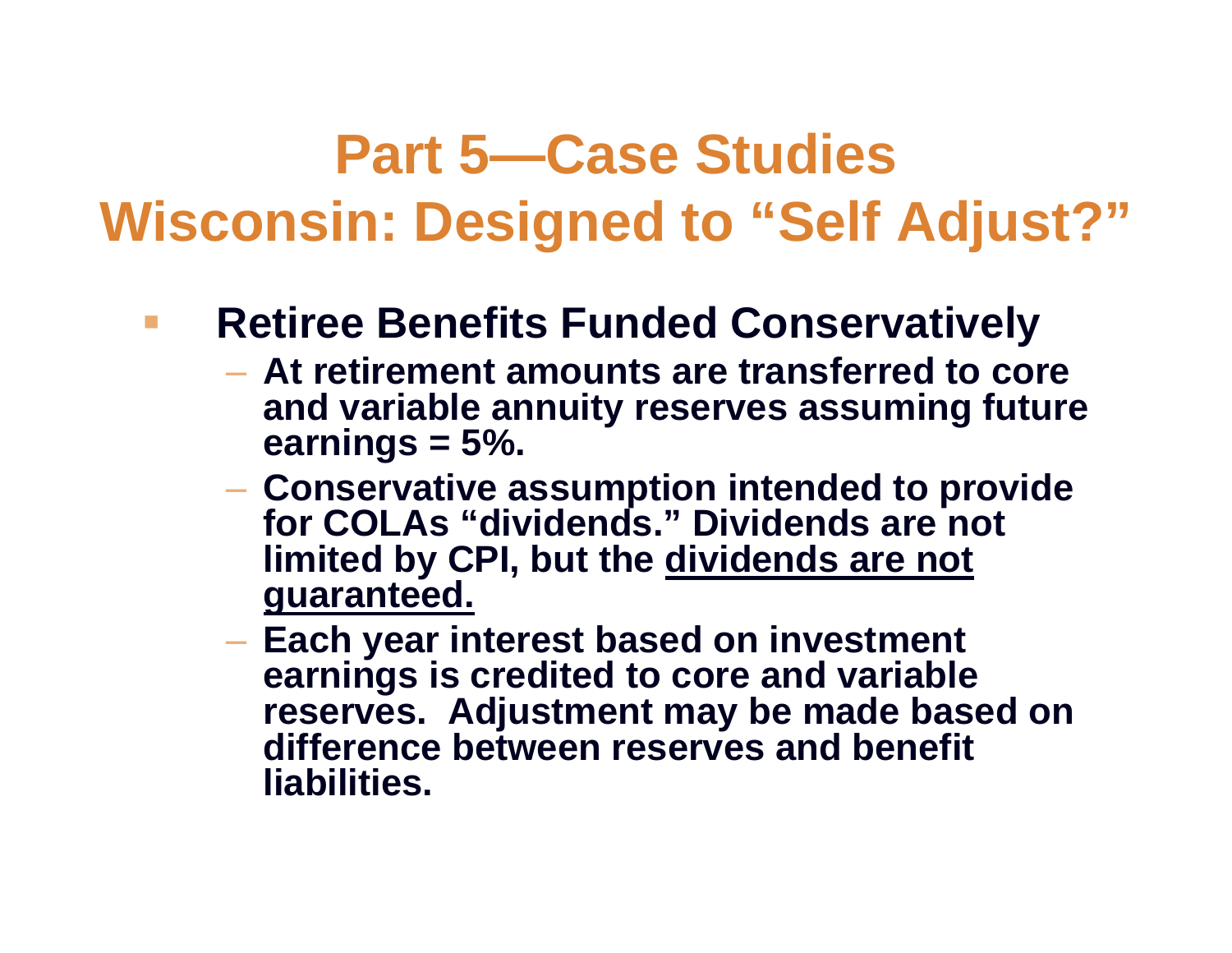### **Retiree benefits can go down**

#### **Annuity Adjustments**

|             | <b>Core Fund</b> | <b>Variable Fund</b> |
|-------------|------------------|----------------------|
| May 1, 2009 | $-2.1%$          | $-42.0\%$            |
| May 1, 2010 | $-1.3%$          | $+22.0%$             |
| May 1, 2011 | $-1.2\%$         | $+11.0\%$            |

- **May 1, 2009 is the first-ever decrease to core.**
- **Core return based on five year smoothing. Variable return has no smoothing.**
- $\mathbb{R}^2$  **Core can not be reduced below original retirement amount. There is no limit on variable reduction.**
- $\blacksquare$ **Core Fund is broadly diversified. Variable Fund is all stock.**
- $\mathcal{L}_{\mathcal{A}}$  **Variable participation is optional. If elected, then 50% of future contributions go into the Variable Fund.**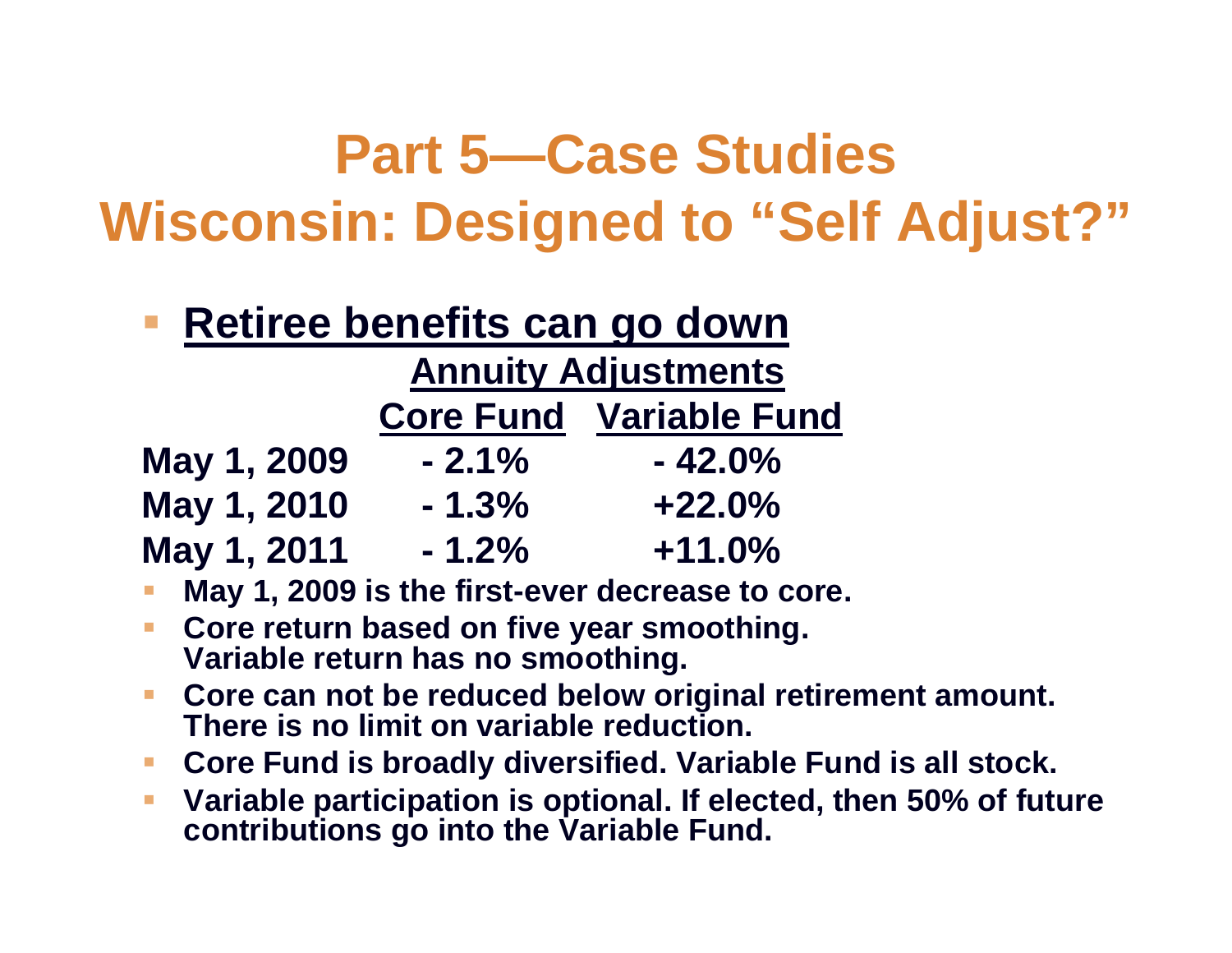|      | <b>Annuity Adjustments</b> |                      |      |                  | <b>Annuity Adjustments</b> |
|------|----------------------------|----------------------|------|------------------|----------------------------|
|      | <b>Core Fund</b>           | <b>Variable Fund</b> |      | <b>Core Fund</b> | <b>Variable Fund</b>       |
| 1987 | 7.6%                       | 8.0%                 | 2000 | 17.1%            | 21.0%                      |
| 1988 | 6.7%                       | $-6.0%$              | 2001 | 5.7%             | $-11.0%$                   |
| 1989 | 4.1%                       | 14.0%                | 2002 | 3.3%             | $-14.0%$                   |
| 1990 | 11.3%                      | 16.0%                | 2003 | 0.0%             | $-27.0%$                   |
| 1991 | 3.6%                       | $-14.0%$             | 2004 | 1.4%             | 25.0%                      |
| 1992 | 6.3%                       | 18.0%                | 2005 | 2.6%             | 7.0%                       |
| 1993 | 4.4%                       | 5.0%                 | 2006 | 0.8%             | 3.0%                       |
| 1994 | 4.9%                       | 11.0%                | 2007 | 3.0%             | 10.0%                      |
| 1995 | 2.8%                       | $-4.0%$              | 2008 | 6.6%             | 0.0%                       |
| 1996 | 5.6%                       | 19.0%                | 2009 | $-2.1%$          | $-42.0%$                   |
| 1997 | 6.6%                       | 14.0%                | 2010 | $-1.3%$          | 22.0%                      |
| 1998 | 7.7%                       | 18.0%                | 2011 | $-1.2%$          | 11.0%                      |
| 1999 | 7.2%                       | 12.0%                |      |                  |                            |



Employers, Active Members and Retirees **ALL** share in the risk as well as the rewards.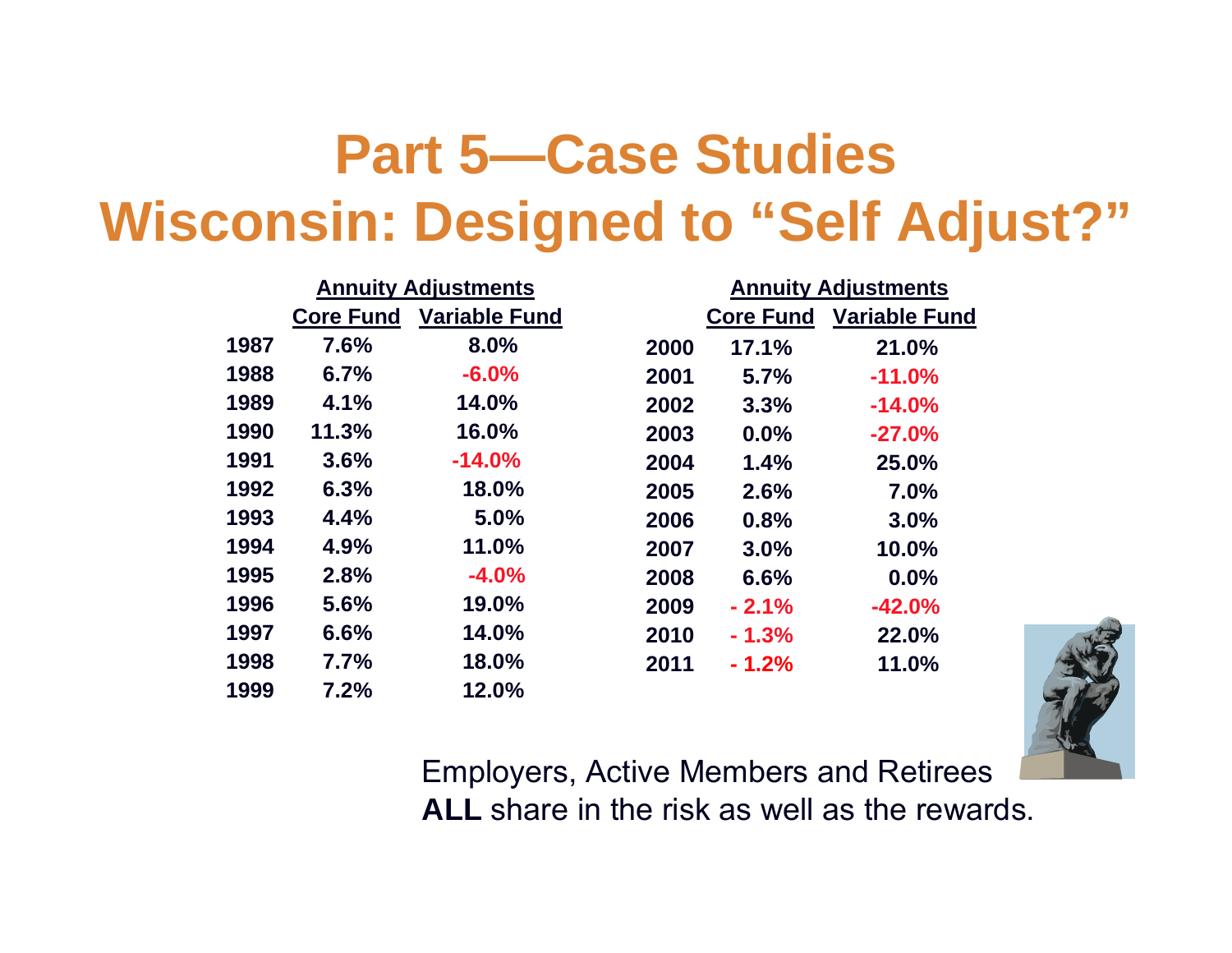### Near Term Outlook is Slower and Bumpy



#### **Fund Warns That Financial Risks Are Rising**

**Dismal Outlook for Europe's Economy** 

**World markets in major sell-off**

**Money markets continue to flee Europe's banks** 



**Moody's downgrades Greek banks**

**Signals point to a slowdown**

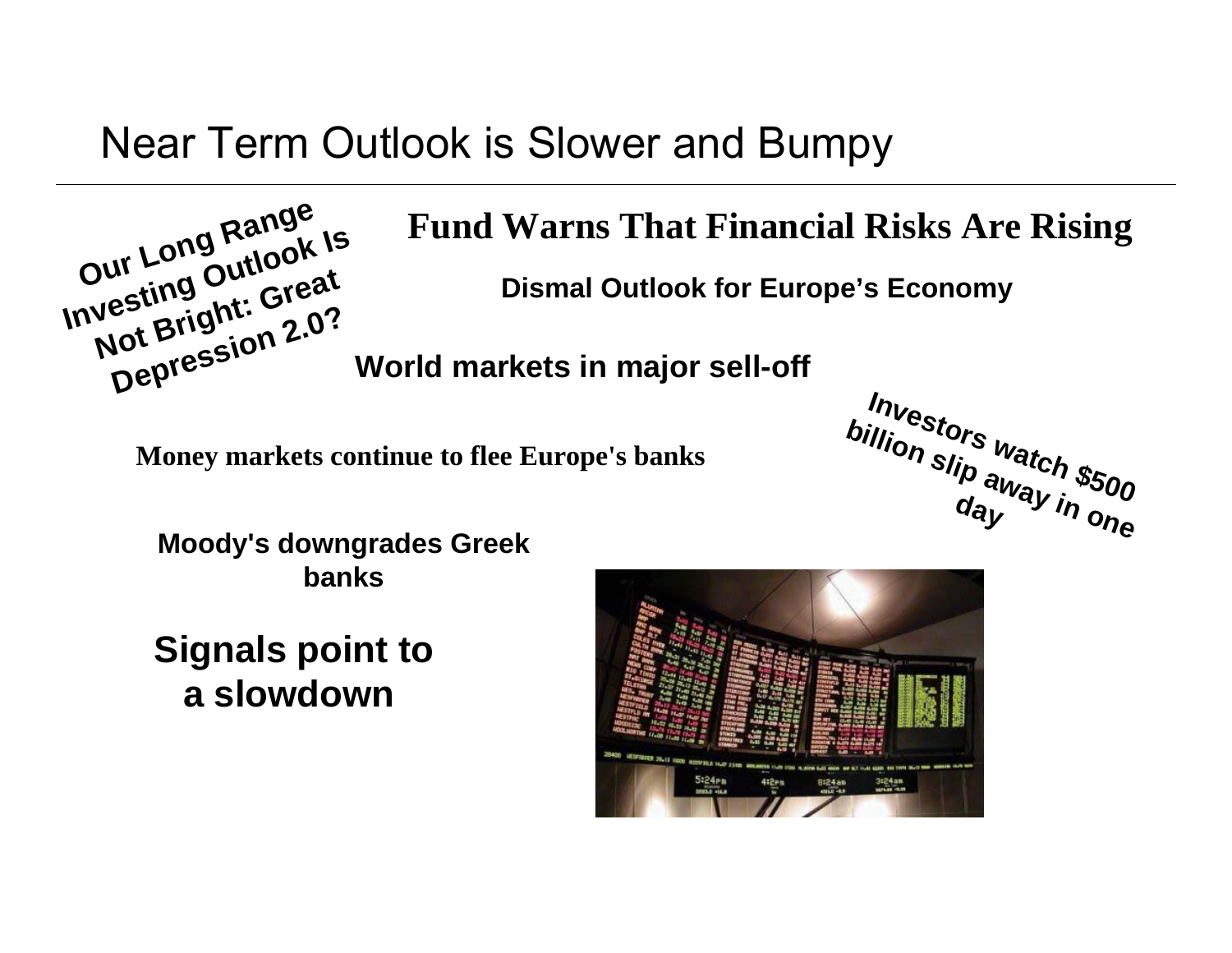### 10-Year Treasury Yield Bad News Drives Yields Lower



**\*As of August 31, 2011**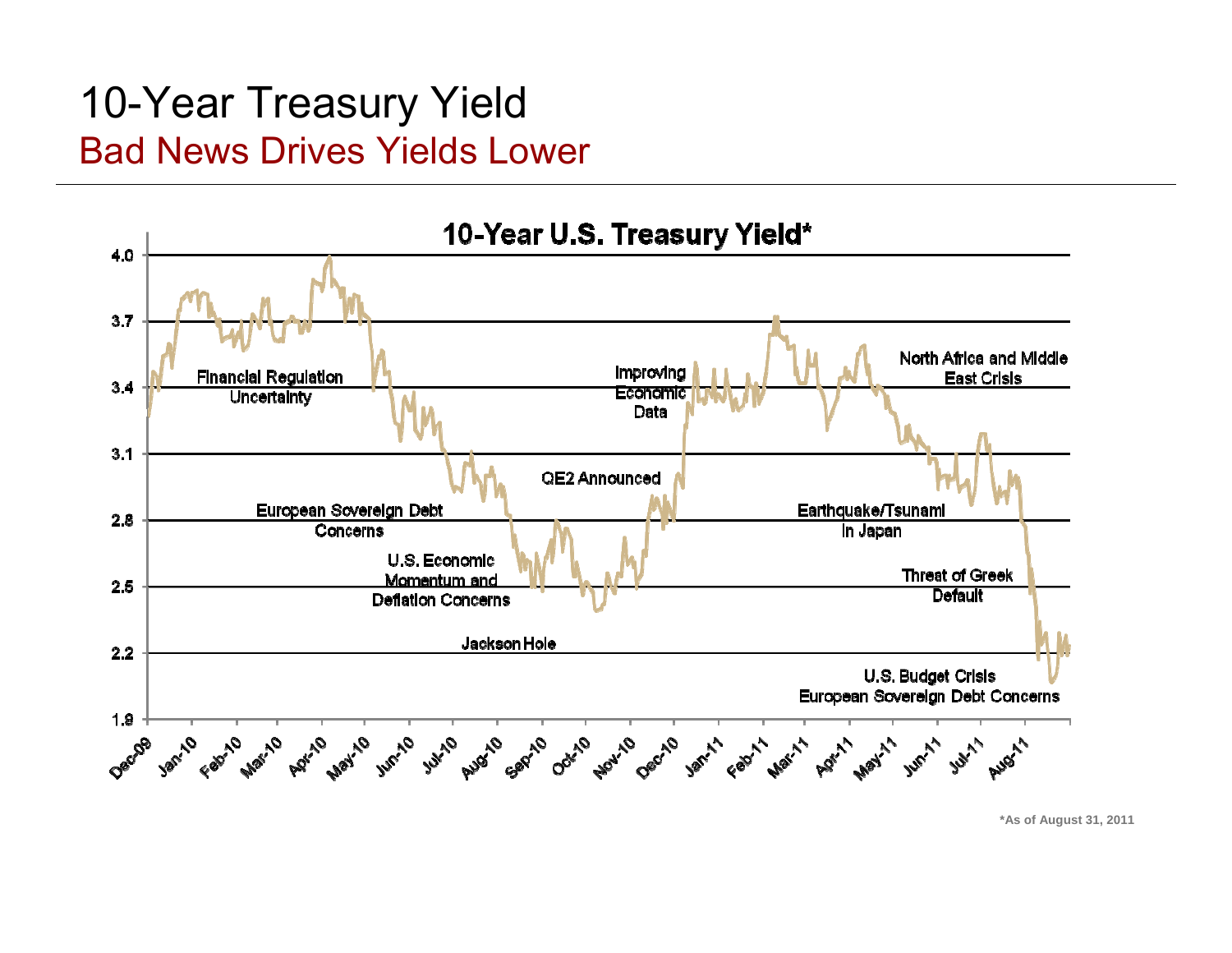### Global Market Review

#### Economic Soft Patch Causes Capital-Market Volatility

- Market volatility continued as investors reacted to weak economic data and sovereign debt concerns.
- This was a quarter of modest absolute and relative returns. Bonds outperformed stocks in a "risk-off" trade.



**Financial Markets Performance** Selected Markets Q2 2011. First Half 2011 And Q3 2011 Through 8/31/11

**\* Through 8/31/11**

**U.S. Large Cap = Russell 1000, U.S. Small Cap = Russell 2000, Real Estate = Wilshire RESI Index, International Equity = MSCI EAFE, Emerging Markets Equity = MSCI EME,**  U.S. Investment Grade Bonds = Barclays Capital U.S. Aggregate, High Yield = BofA ML Master II HY Constrained, Emerging Markets Debt = JP Morgan EMBI Global **Diversified, Treasury = Treasury component of the Barclays U.S. Aggregate, Inflation Linked = Barclays 1-10 Year TIPS**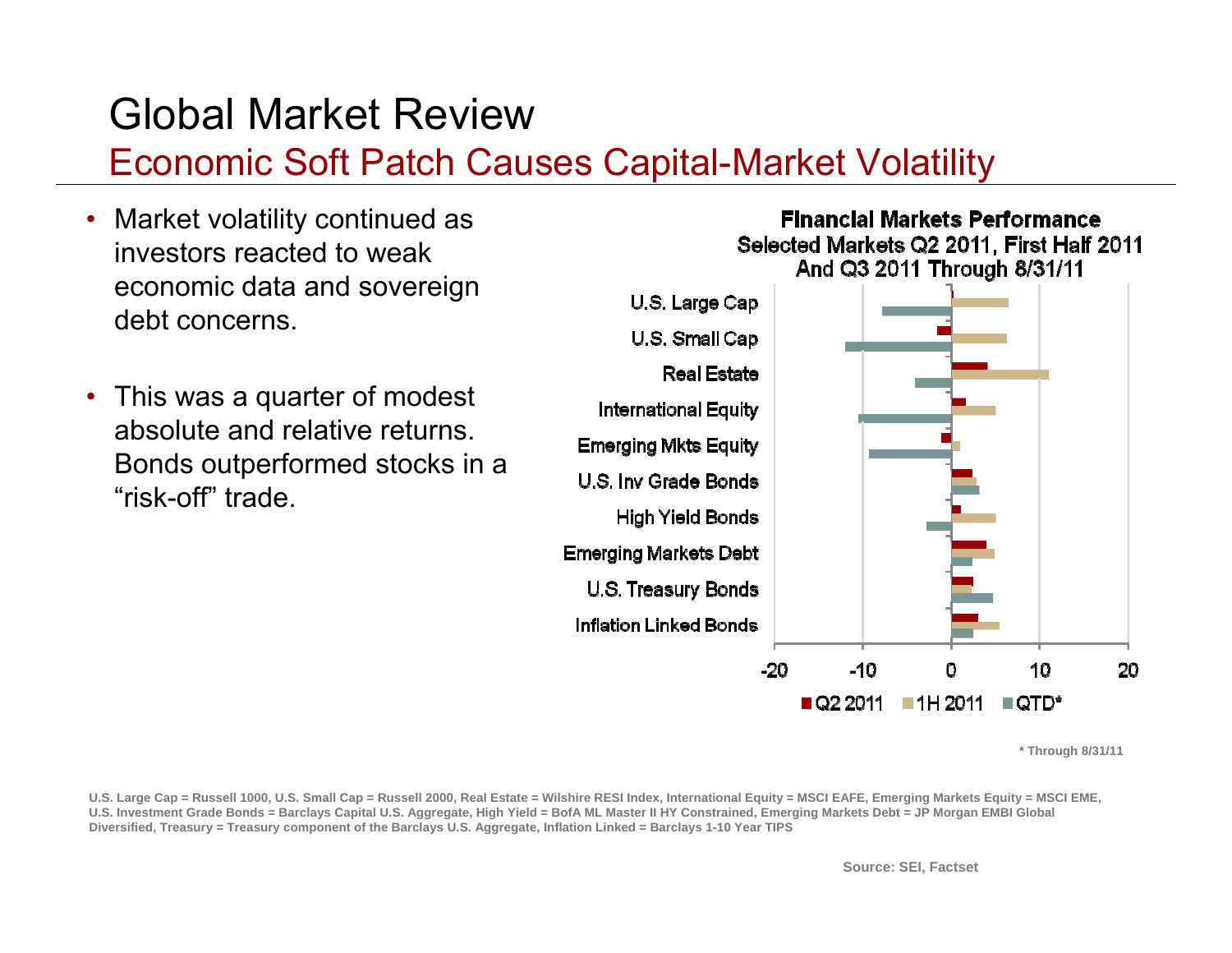#### VIX Index Implied volatility of S&P 500 index options

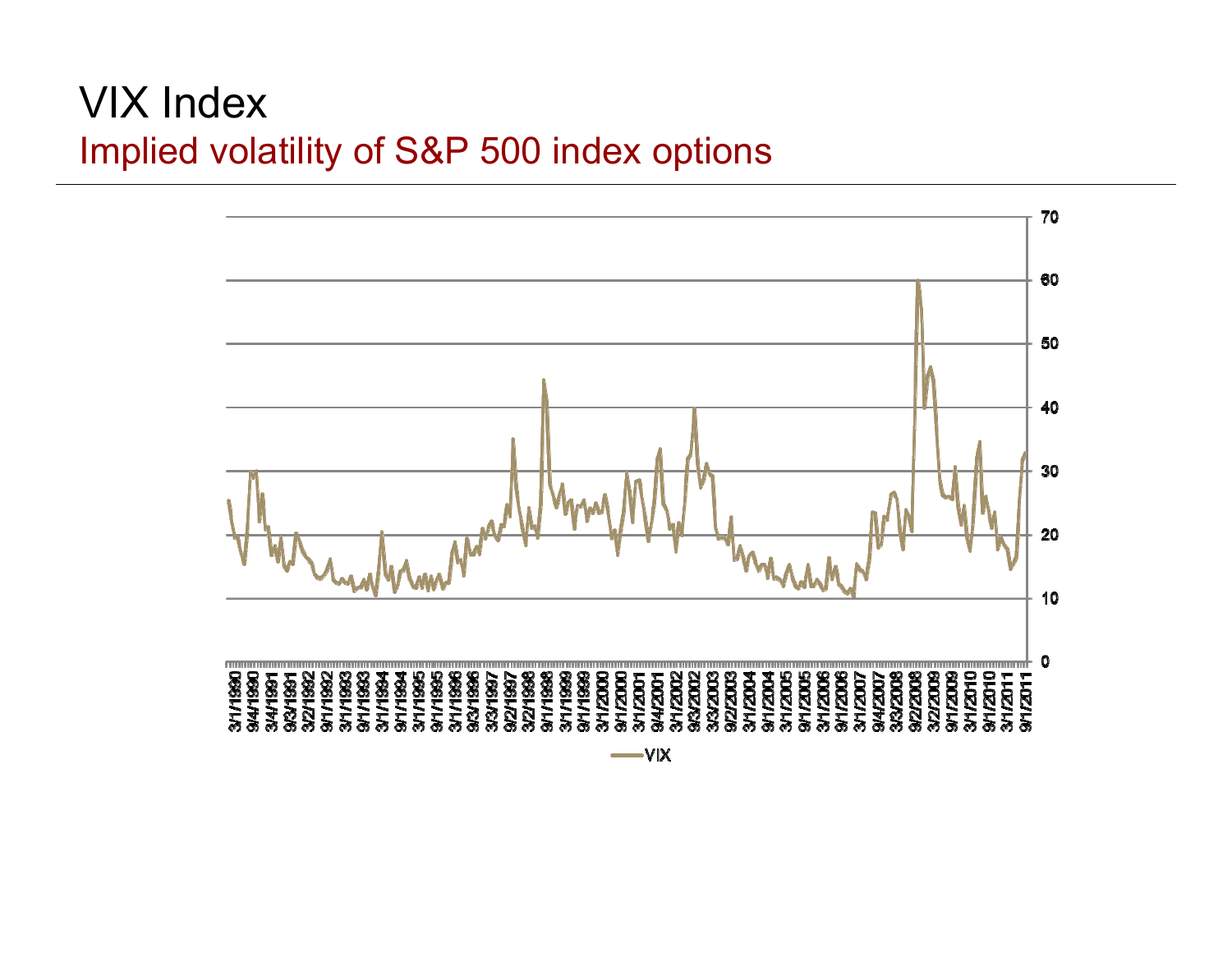### Why is volatility a challenge?

| <b>Optics</b> |                                                                                                      |
|---------------|------------------------------------------------------------------------------------------------------|
|               | <b>Expectations</b>                                                                                  |
|               | Down years hurt more than up years                                                                   |
|               | • -20% loss require +25% to break even (vice versa, a 25% gain can be<br>eliminated with a 20% loss) |
|               | • Remember that fund valuation already assumes a return                                              |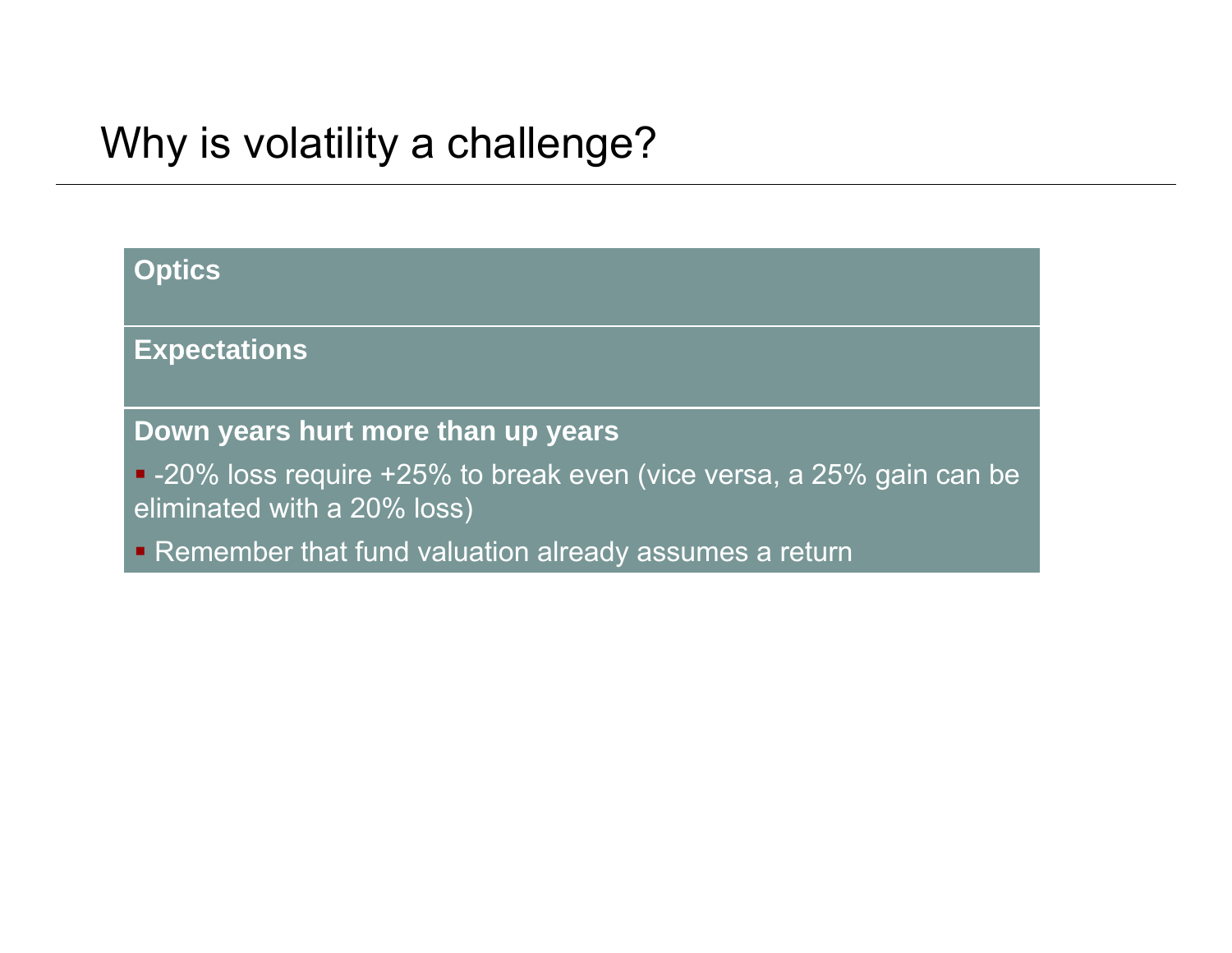### Investing is changing

#### **Long term horizon historically**

#### **Now it is long term horizon with short term modifications**

Equity vs fixed income

US vs international

Developed vs emerging economies

Highly rated vs poorly rated

Corporate vs governmental

Rebalancing efficiencies

Inflation: when, how fast

#### **Drivers**

Market globalization & gyrations

**PPA** 

Accounting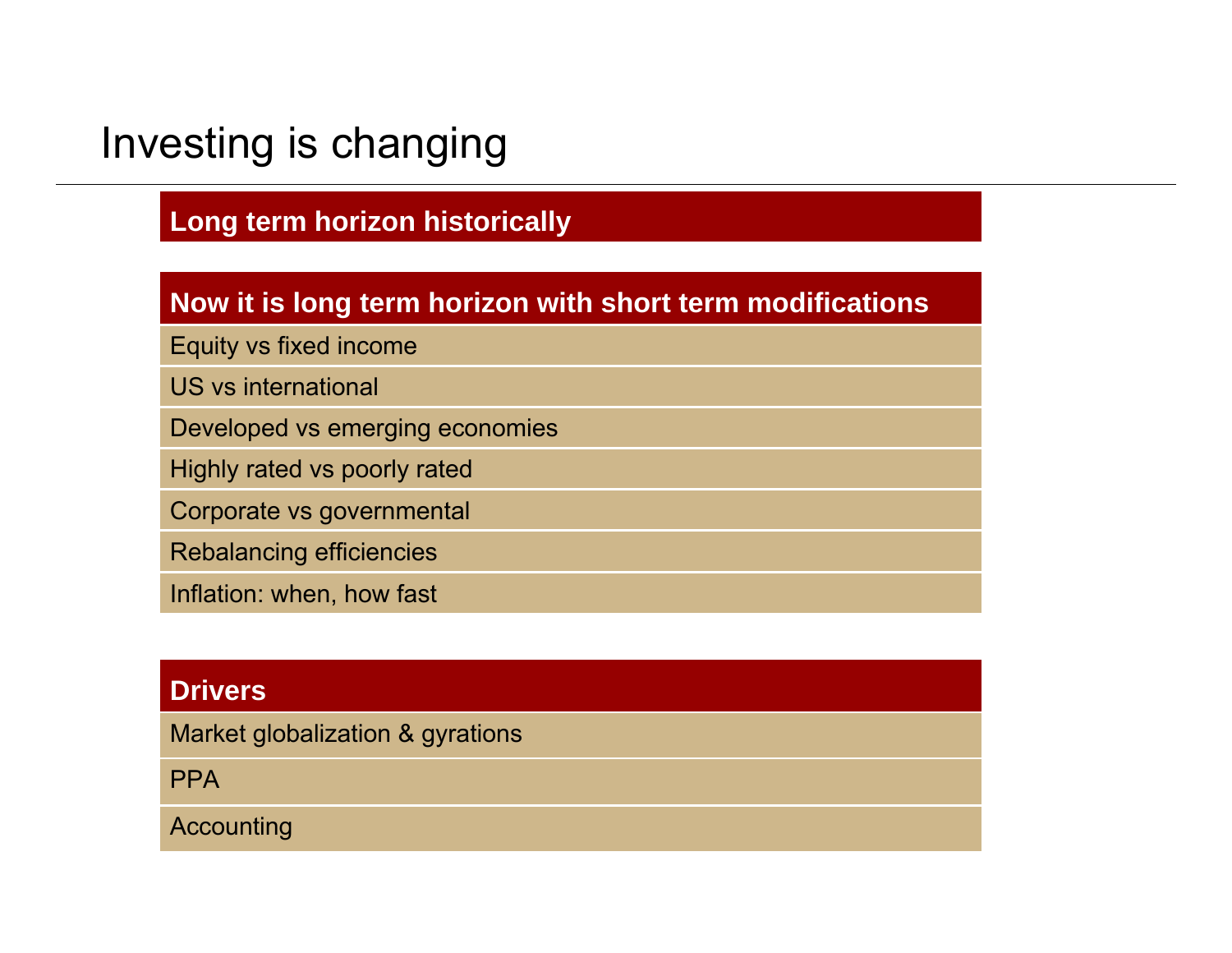How are investment practices changing in response?

- ●Dynamic asset management
- ●Customization
- ●Diversification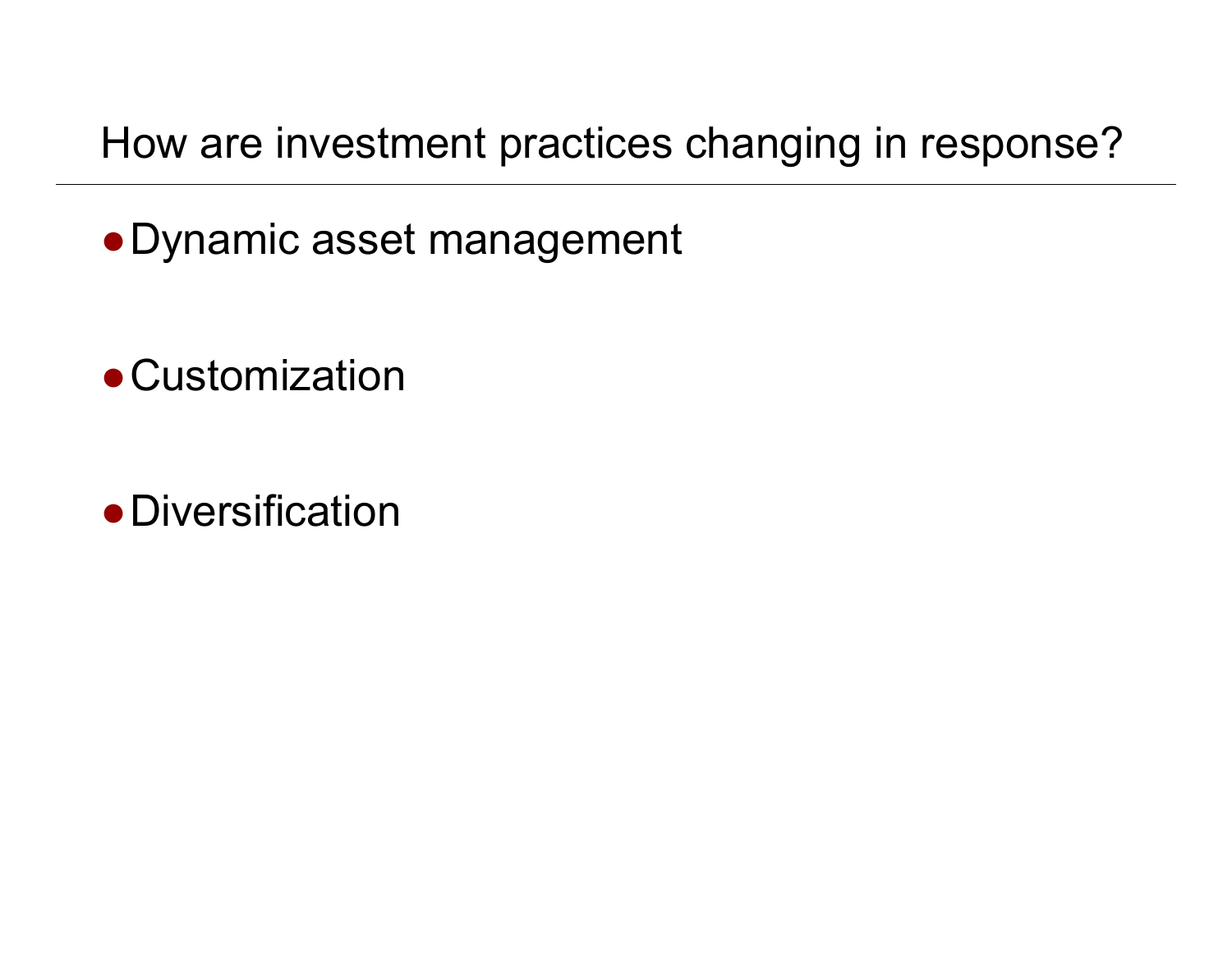#### Dynamic Asset Allocation



**Using Dynamic Asset Allocation and ETFs to Control Risks**

**Investment outsourcers get jolt of new business**

Institutions Lose Faith in Buy-and-Hold

**Dynamic investment policies gaining favor**

**Pensions Worry More about Risk than Returns**

**Pension plans lean toward dynamic investing, survey claims**

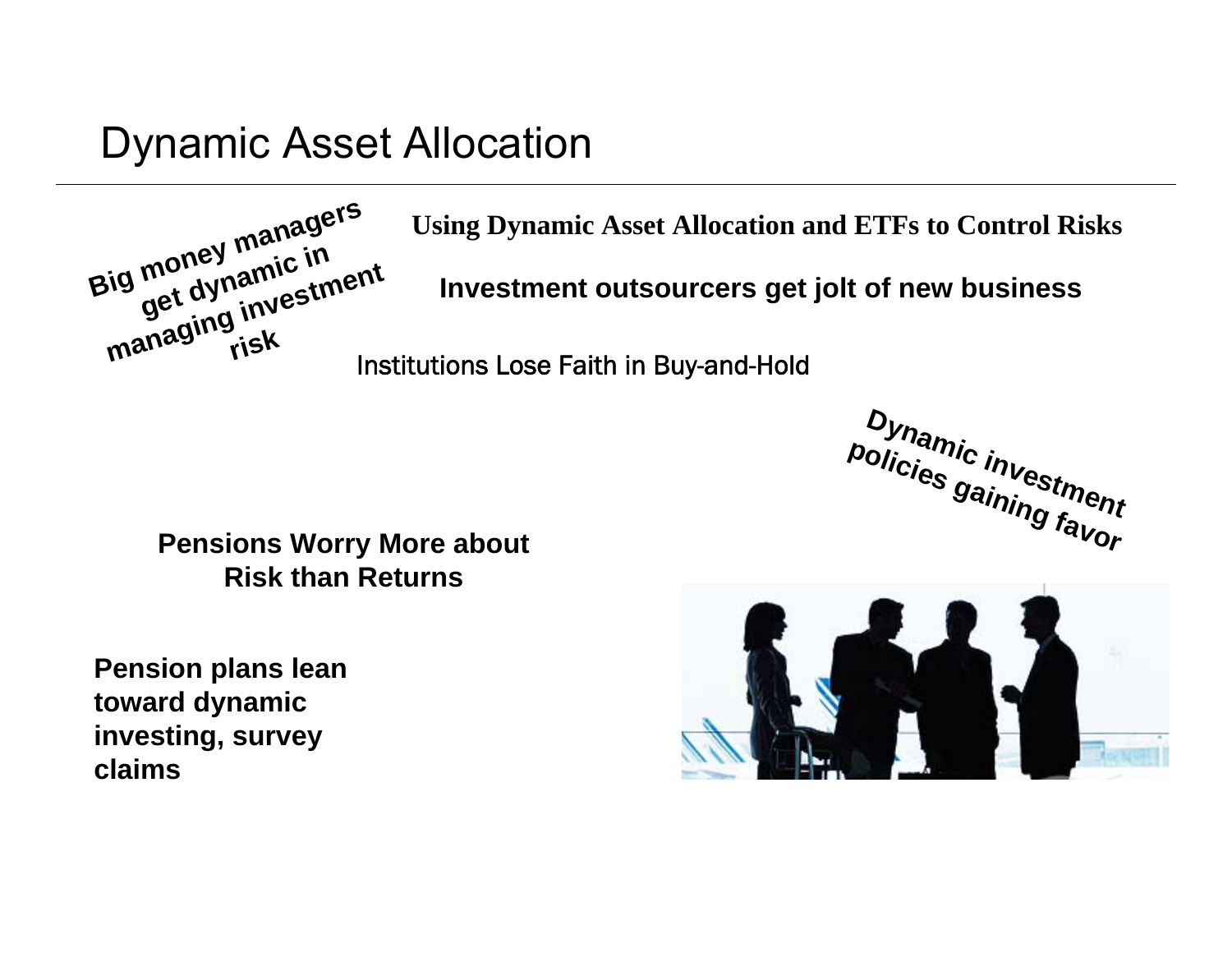### What is Dynamic Asset Management?

### Markets tend to be long-term efficient but short-term inefficient

Opportunities to add value across and within asset classes

Why dynamic asset management? To capture excess return and manage risk

Why give discretion over asset class weights? Traditional committee-based decision process does not support timely implementations of active decisions.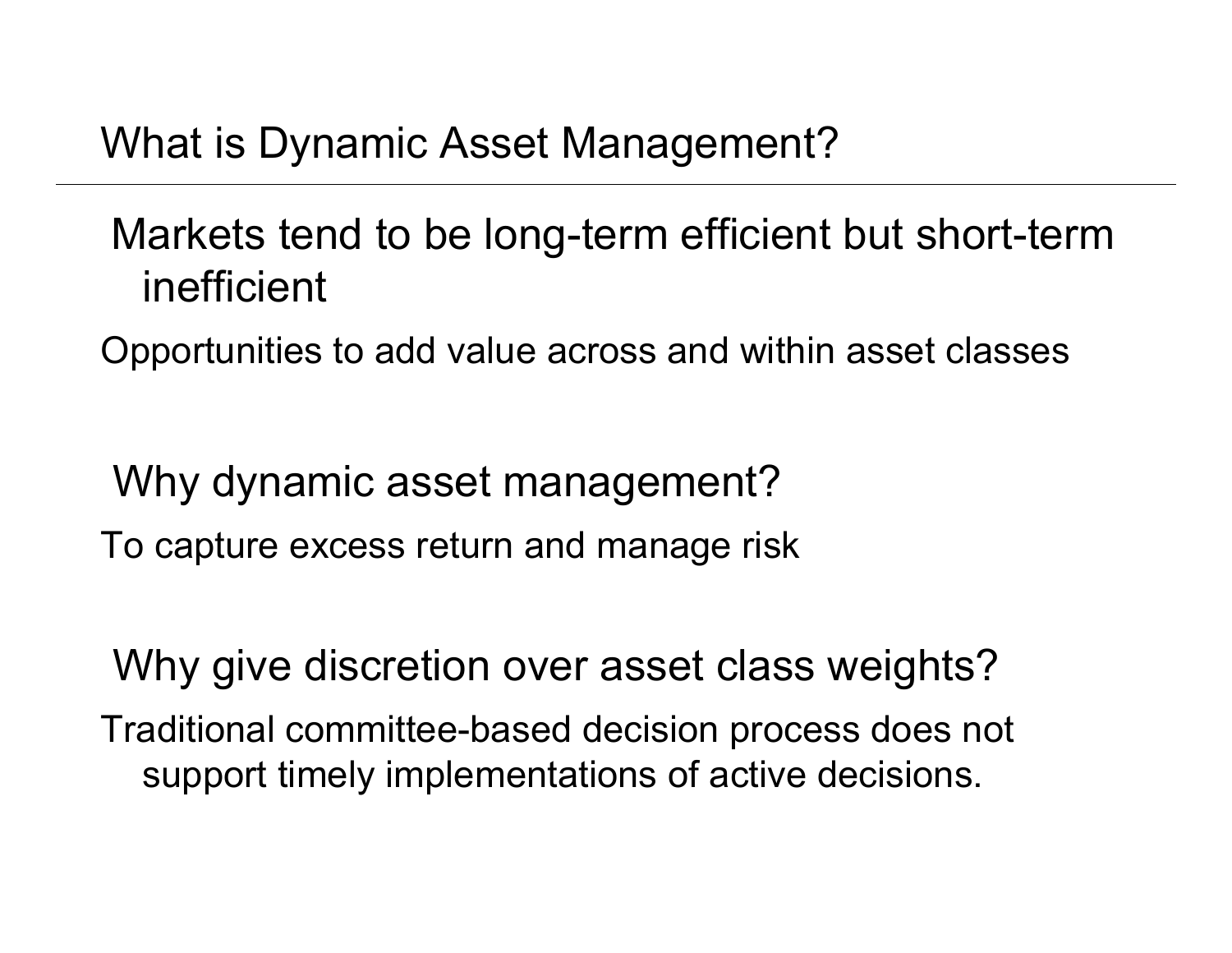### Plan Considerations Help Drive Customization

#### **Traditional Plan Designs**

Dollar per year, Final average pay, Percent of contribution

#### **New Plan Designs**

Variable Defined Benefit (VDB), Account based plans

Start-up vs conversion

#### **Demographics**

Relative size of retiree to active population and expected changes

#### **Financial**

Funded status

Contribution level, benefit payout level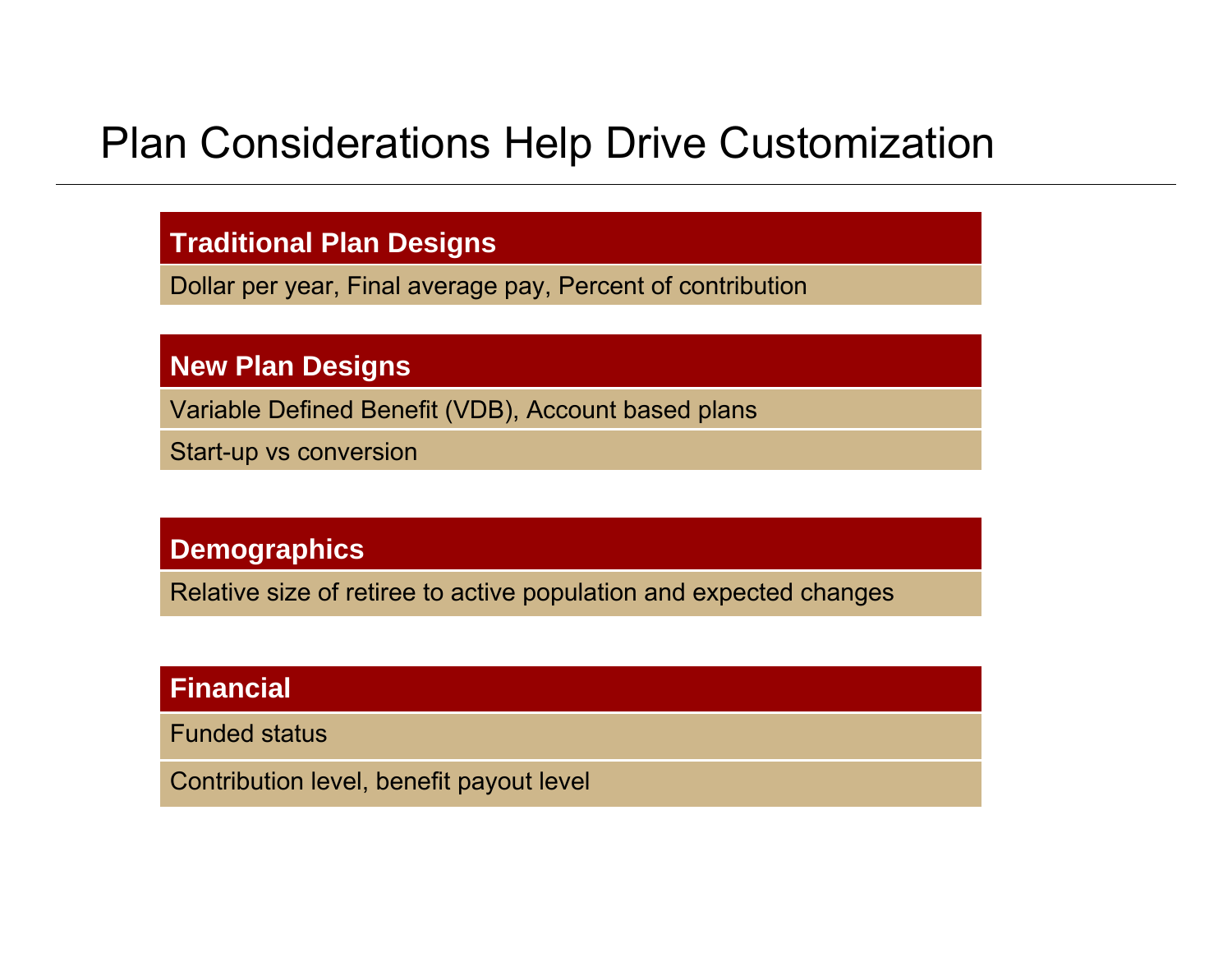### Diversification

- Asset Classes
	- ●Traditional equity and fixed income
	- ●High yield and emerging market debt
	- $\bullet$ Alternatives: hedge, bank loans, private equity, real estate, commodities
- Optimizes portfolio (efficient frontier expands)
	- ●Lower risk for given level of return
	- ●Higher return for a given level of risk
- ● Within asset classes too
	- ●Single manager risks
	- ●Across strategies for alts
- New expertise may be needed
	- ●Particularly in alternatives
	- ●Liquidity for portfolio
	- ●Lack of regulatory oversight

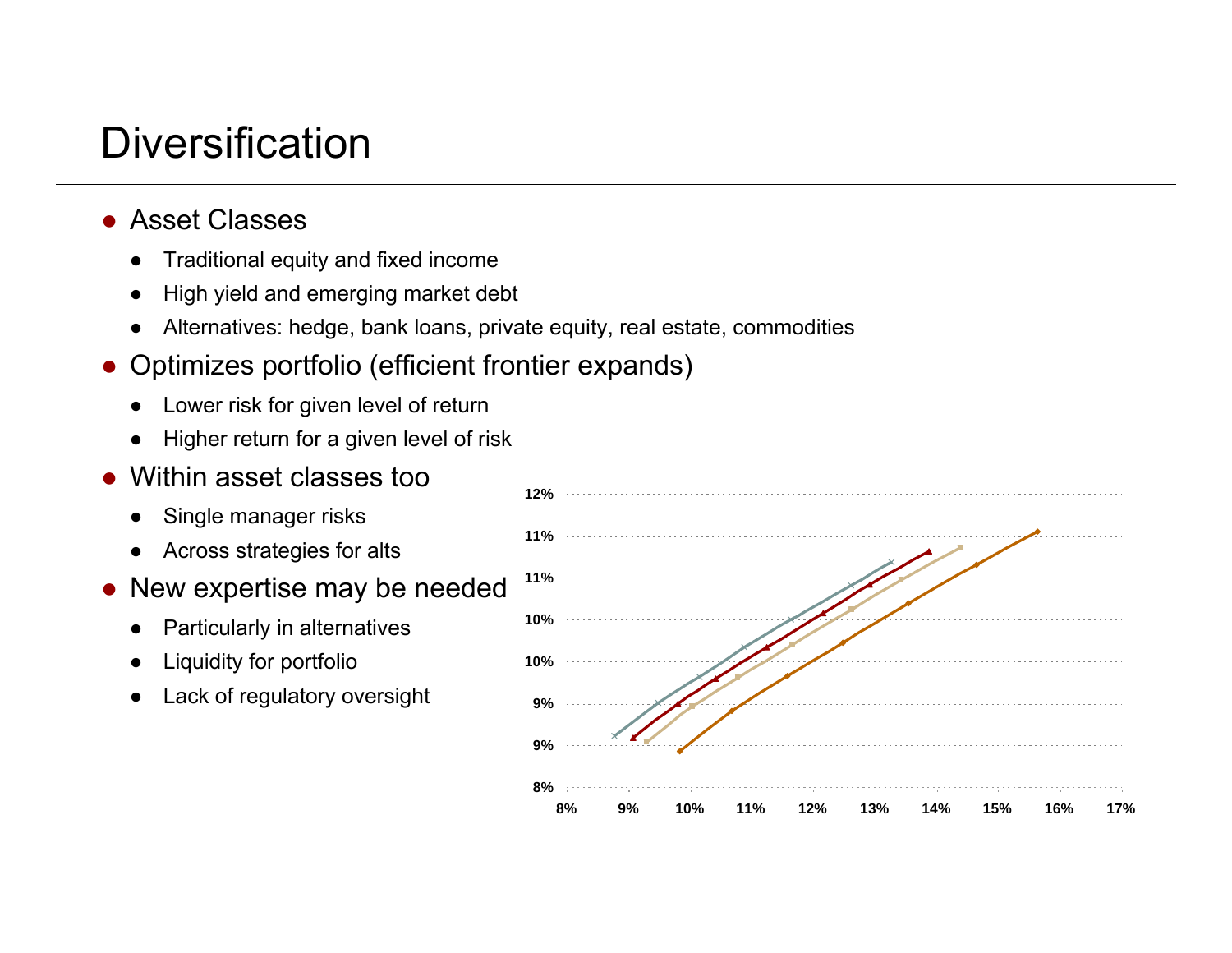### Alternatives Play an Important Diversification Role



• **According to Cerulli Associates, most asset managers are positioning alternatives primarily as portfolio diversifiers rather than alpha generators**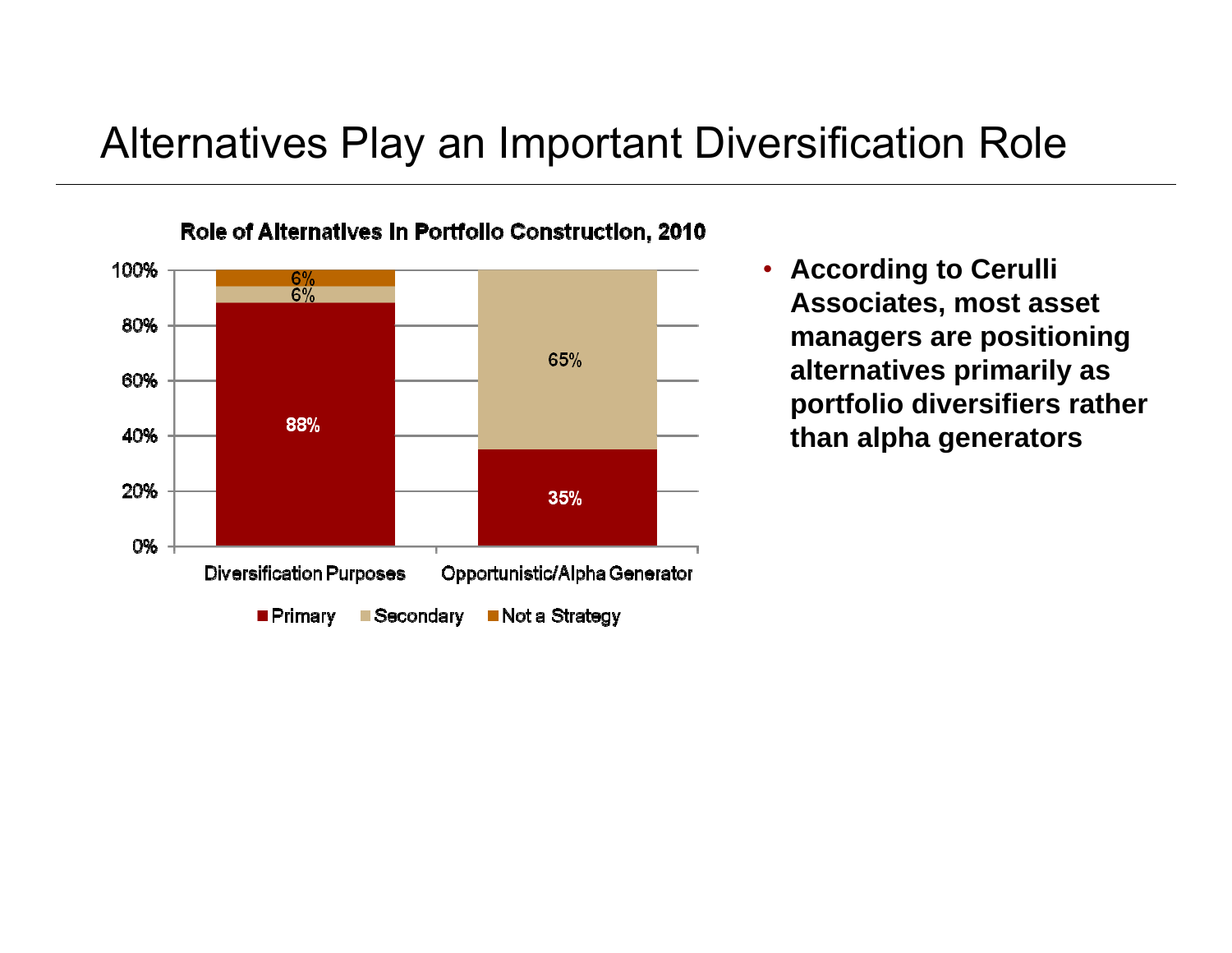### In Summary

- Expectations different than in recent years—investment practices are changing accordingly
- Outlook of institutional investors is changing to incorporate short term opportunities—requires new frame of mind
- Diversification still critical
- Fund specifics more important than ever